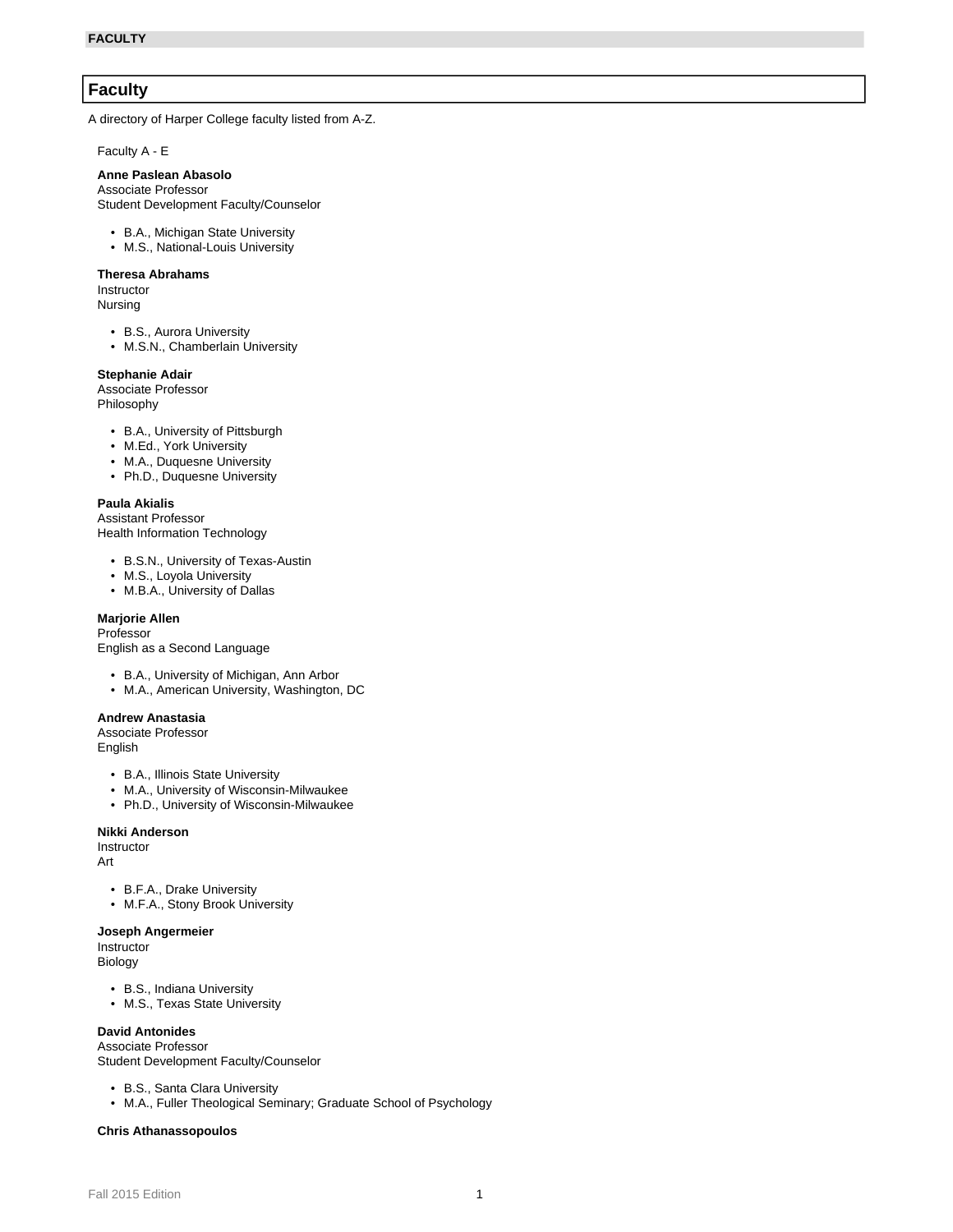#### Assistant Professor Engineering

- B.S., University of Illinois
- M.S., University of Illinois

# **Yelda Aydin-Mullen**

Assistant Professor Mathematics

- B.S., Middle East Technical University Turkey
- M.S., Middle East Technical University Turkey

### **Lisa Ayers**

Professor Nursing

- B.S.N., Indiana University
- M.S.N., Northern Illinois University
- CNE, Certified Nurse Educator

### **Susanne K. Bajt**

Professor

Computer Information Systems

- B.S., University of Illinois at Champaign/Urbana
- M.B.A., Lake Forest Graduate School of Management
- M.S. Ed., University of Illinois at Champaign/Urbana
- Ed.D., University of Illinois at Champaign/Urbana

### **Michael J. Barzacchini**

Associate Professor

Director of Marketing Services

- B.S., Ohio University
- M.A., Ohio University

# **Michael Bates**

Associate Professor Dean of Teaching, Learning and Distance Education

- B.S., Indiana University
- M.S., University of Illinois at Champaign/Urbana
- Ed.D., National Louis University

### **Getachew Begashaw**

Professor Economics

- B.A., University of California Santa Cruz
- M.A., Michigan State University
- Ph.D., Michigan State University

# **Jennifer Bell**

Professor Adult Educational Development

- B.A., University of Chicago
- M.A., University of Illinois at Chicago
- Ed.D., Ferris State University

### **Michael Bentley Jr.**

Assistant Professor

**Humanities** 

- B.A., Northwestern University
- M.A., California Institute of Integral Studies

### **Kurt Billsten**

Assistant Professor Maintenance/Manufacturing/Welding Technology

• B.S., Elmhurst College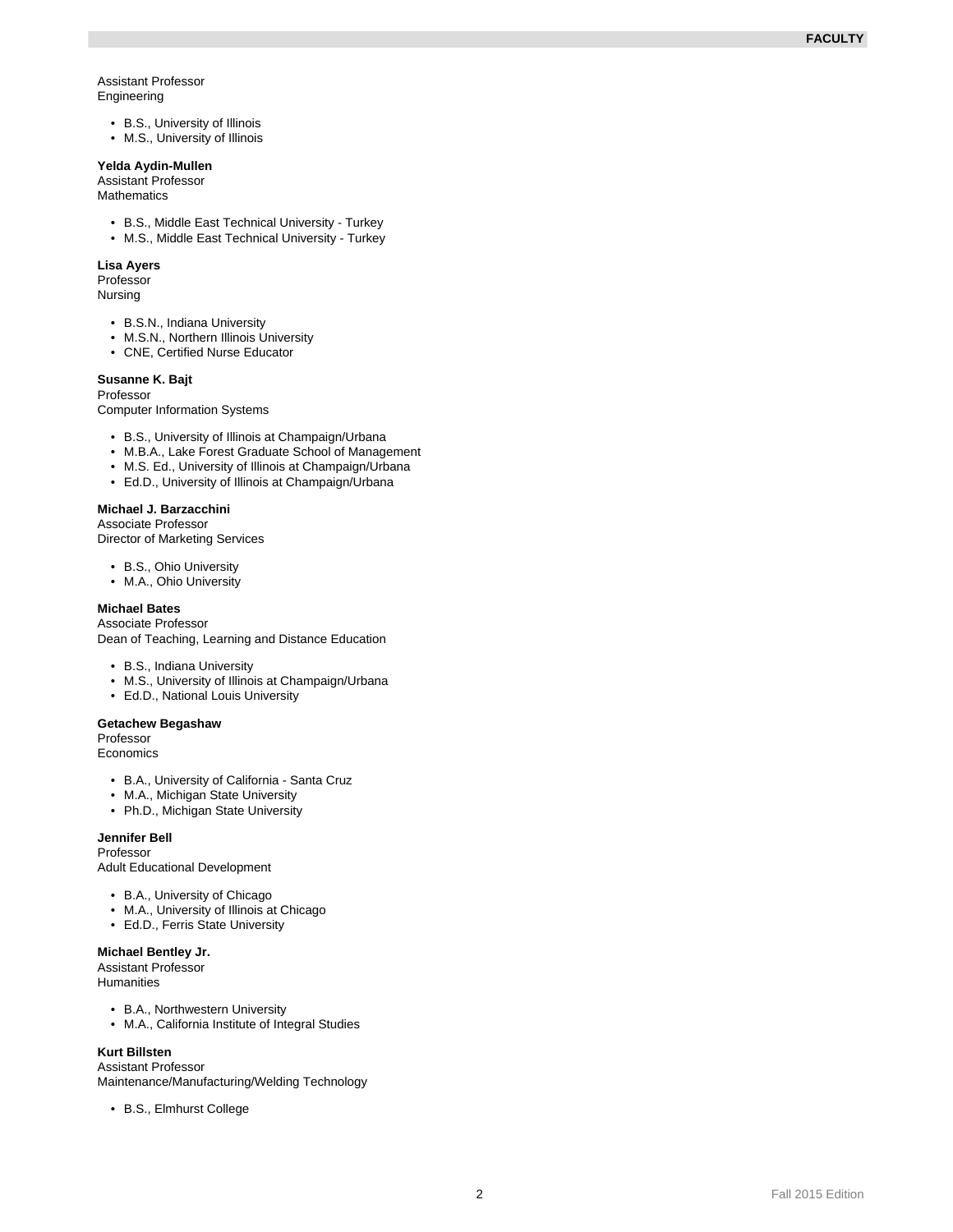### **Margaret Bilos**

Associate Professor

Speech/Theatre

- B.S., Illinois State University
- M.A., Miami University of Ohio

### **Lisa Blaylock**

Associate Professor

**Mathematics** 

- B.A., Southeast Missouri State University
- M.S., Northern Illinois University

### **David Braunschweig**

Professor

Computer Information Systems

- A.A.S., Harper College
- A.S., Harper College
- B.G.S., Roosevelt University
- M.I.S./M, University of Phoenix

### **Denise L. Brents**

Associate Professor Nursing

- B.S.N., Loyola University
- M.S., Northern Illinois University
- FNP-BC, Northern Illinois University

### **Laura Brown**

Professor

Vice President and Chief Advancement Officer

• B.A., University of St. Francis

# **Patricia Bruner**

Associate Professor Graphics Arts Technology

- B.S., Illinois State University
- M. Ed., University of Illinois at Champaign/Urbana

### **Helen M. Burroughs**

Associate Professor Psychology

- B.A., Barat College
- M.A., Illinois School of Professional Psychology
- Psy.D., Illinois School of Professional Psychology

### **Monica Busser**

Instructor

Mathematics

- B.S., Youngstown State University
- M.A., University of Virginia

#### **Lisa Busto**

Associate Professor Accounting

- B.S., Marquette University
- M.B.A., North Central College
- C.P.A., State of Illinois

**Linda Campbell**

Associate Professor Psychology

- B.A., Roosevelt University
- M.A., Roosevelt University
- M.A., Roosevelt University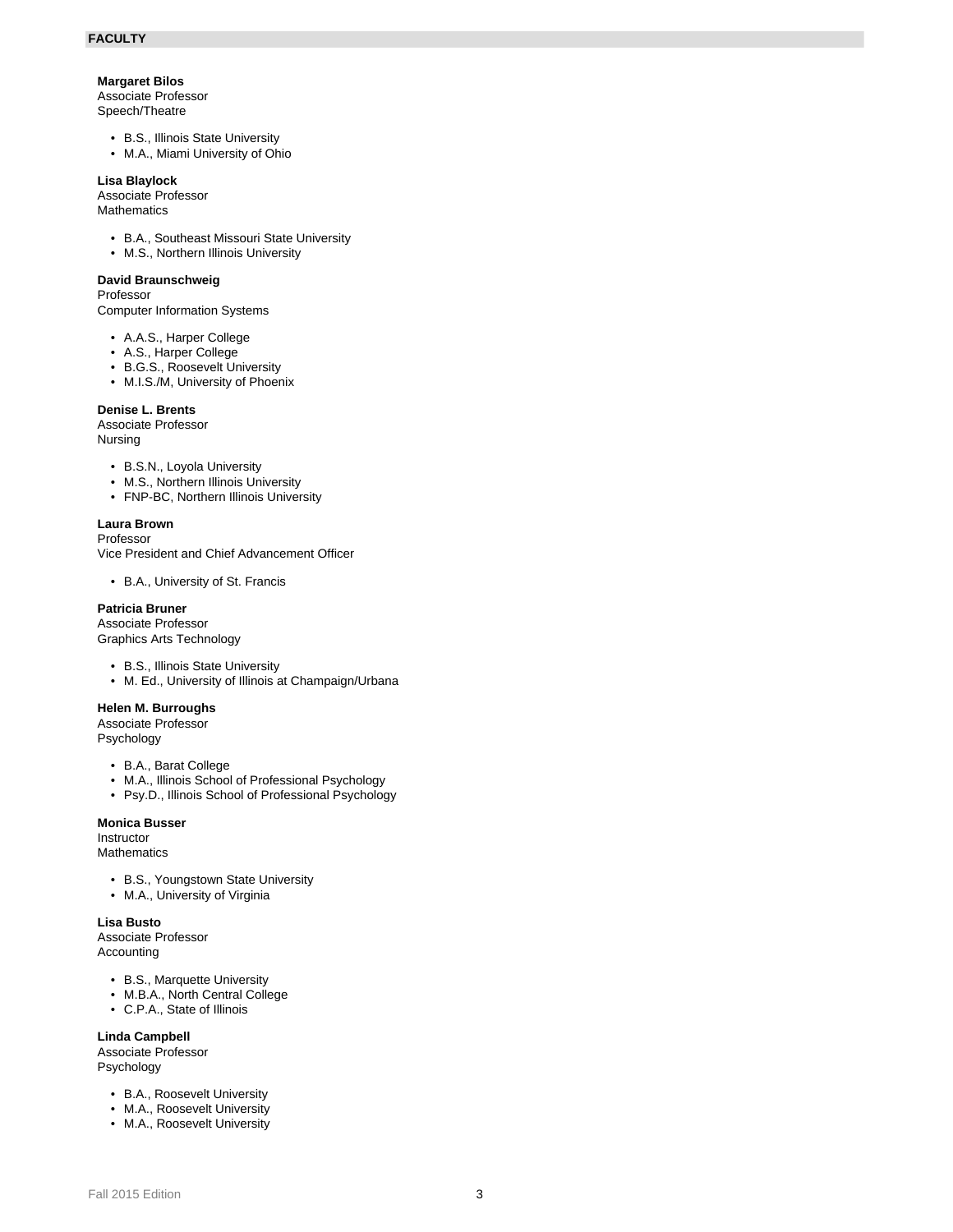#### **Kathleen Canfield** Associate Professor

Sr. Director of Job Placement and Workforce Solutions

- B.A., Northern Illinois University
- M.S. Ed., Northern Illinois University
- M.A., Northeastern Illinois University

#### **Carol Carlson-Nofsinger**

Assistant Professor Paralegal Studies

- B.A., Elmhurst College
- J.D., Loyola University Chicago

#### **Jeremy Chamberlain**

Associate Professor **Mathematics** 

- B.S., Montana State University
- M.S., Northern Illinois University
- Ph.D., Northern Illinois University

# **Malathy Chandrasekar**

Associate Professor **Economics** 

- B.A., University of Madras
- M.A., Bharathidasan University

#### **Kimberly Chavis**

Associate Professor Dean of Health Careers

- B.S., Loyola University
- M.S., Loyola University
- Ed.D., Benedictine University

### **Tong Cheng**

Professor

Biology

- B.S., Wuhan University
- M.S., Wuhan University
- Ph.D., University of Illinois at Chicago

### **Nicolette Cisarik De Jesus**

Assistant Professor Director of Student Recruitment and Outreach

- B.A., Dominican University
- M.S., Indiana State University

# **William Clark**

Professor **Mathematics** 

- B.A., Northwestern University
- M.S., Northwestern University

### **Gregory Clemons**

Professor Music

- B.M.E., University of Kansas
- M.A., California State University

**Kevin Cole**

Associate Professor Physical Sciences

- B.S., University of Illinois at Chicago
- M.S., University of Illinois at Chicago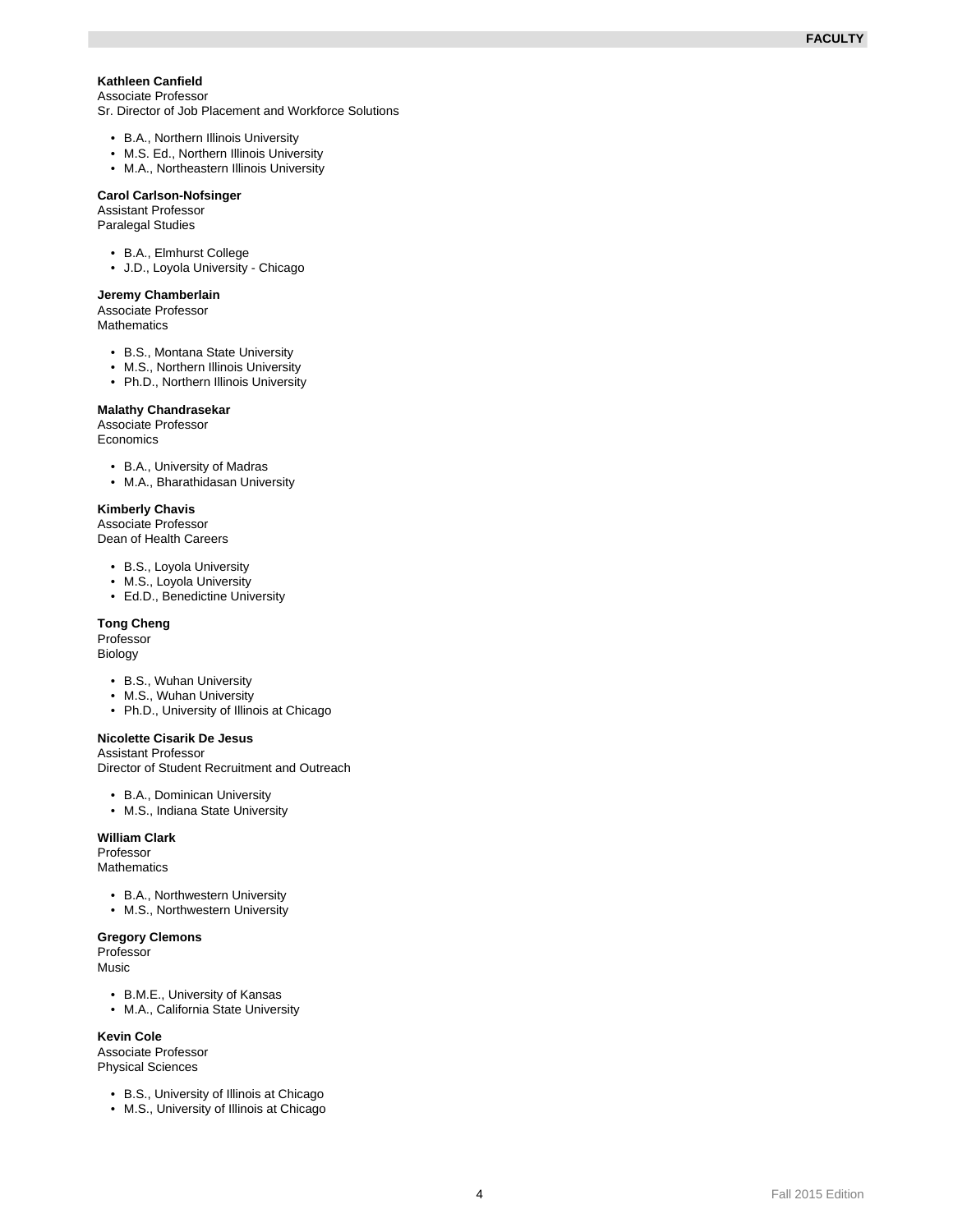### **Susan Contarino**

Associate Professor Director of Client Systems

- B.S., Roosevelt University
- M.B.A., Keller Graduate School

### **Ana Contreras**

Instructor English

- B.A., University of Dayton
- M.A., Butler University
- M.A., Indiana University

#### **Maria Coons**

Professor Vice President of Strategic Alliances and Innovation/Board Liaison

- B.S., Indiana University
- M.B.A., Loyola University
- Ed.D., National Louis University

#### **Karega Cooper**

Associate Professor **Mathematics** 

- B.S., Clark Atlanta University
- M.S., Clark Atlanta University

#### **Kelly Coronado**

Assistant Professor English as a Second Language

• B.A., University of Iowa

• M.A., University of Illinois at Chicago

### **Katherine Coy**

Assistant Professor Director of Institutional Research

- B.A., Florida Atlantic University
- Ph.D., University of Iowa

#### **Brian Cremins**

Professor English

- B.A., Dartmouth College
- M.A., University of Connecticut, Storrs
- Ph.D., University of Connecticut, Storrs

### **Gerardo Cruz**

Assistant Professor World Languages - Spanish

- B.A., University of Wisconsin, Milwaukee
- M.A., Marquette University

**Lin Cui**

Professor

English as a Second Language

- B.A., Shanghai University of International Business and Economics Shanghai, China
- M.A., University of Waterloo Ontario, Canada

### **Rebecca Curtin**

Associate Professor Computer Information Systems

- B.S., Iowa State University
- M.Ed., National-Louis University

**Karen Koczaja Dailey**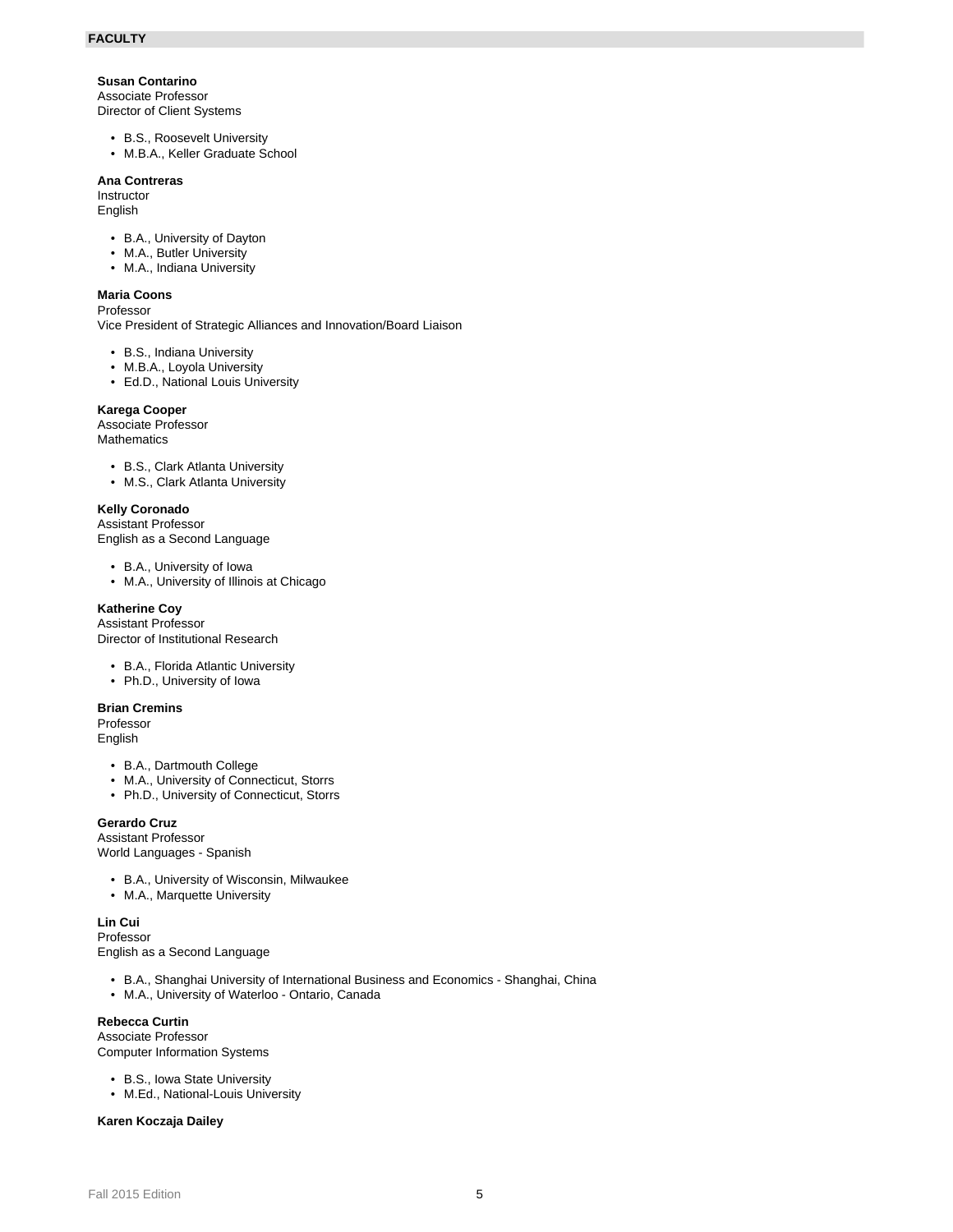#### Associate Professor **Chemistry**

- B.S., University of Notre Dame
- Ph.D., University of Illinois at Urbana-Champaign

## **Deborah Damcott**

Professor

Physical Sciences

- B.S., Pennsylvania State University
- M.S., University of Michigan
- Ph.D., University of Michigan

# **Enrique D'Amico**

Associate Professor

Computer Information Systems/Graphic Art Technology/Web Development

- B.S., Elmhurst College
- M.B.A., Elmhurst University

# **Michele DeCanio**

Associate Professor Student Development Faculty/Counselor

- A.G.S., College of DuPage
- B.A., National-Louis University
- M.S., National-Louis University

### **Carl Dittburner**

Professor Architectural Studies

- A.A.S., Harper College
- B.Arch., Illinois Institute of Technology; Licensed Architect IL
- M.A., Illinois Institute of Technology

#### **Thomas J. Dowd Jr.**

Professor **Chemistry** 

- B.A., State University of New York at Potsdam
- Ph.D., University of Notre Dame

### **Geoffrey Durian**

Associate Professor Mathematics

- B.S.ME, Washington University (Missouri)
- B.S., Purdue University
- M.S., Northern Illinois University

#### **James Edstrom**

Professor Librarian

- B.A., University of Illinois
- M.S.L.I.S., University of Illinois
- M.A., University of Illinois

### **Monica Edwards**

Professor Sociology

- B.S., Illinois State University
- M.S., Illinois State University
- Ph.D., Loyola University

Faculty F - M

**Marie Farber-Lapidus** Associate Professor Management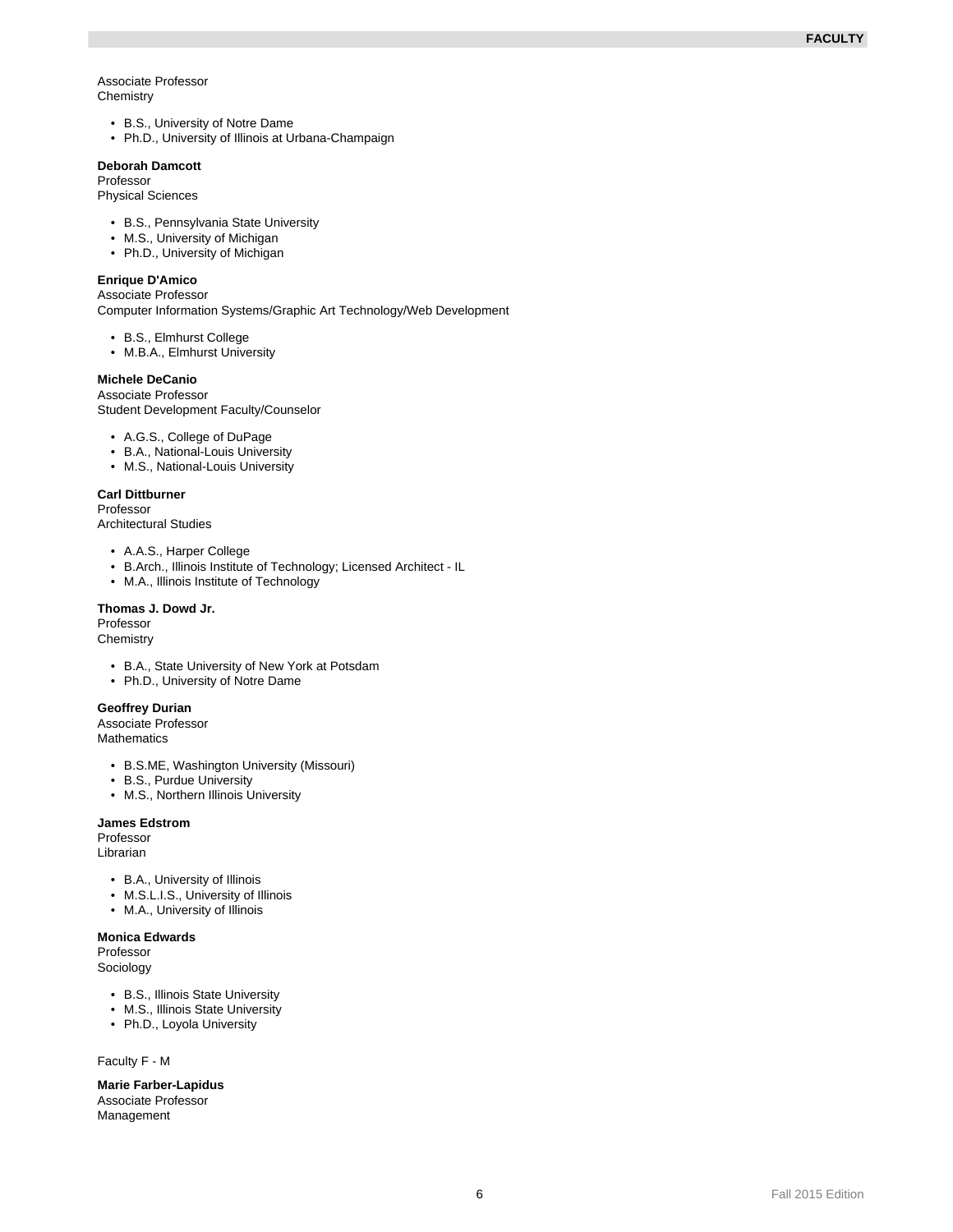- B.A., University of Illinois
- M.B.A., DePaul University

#### **Sandra Ferencz**

Associate Professor

Dental Hygiene

- A.A., Southern Illinois University
- B.S., Southern Illinois University
- M.Ed., University of Illinois, Urbana-Champaign • Ed.D., Ferris State University
- 

# **Patricia Kalanquin Ferguson**

Professor Speech

- B.S., Central Michigan University
- M.A., Ball State University

#### **Andrea Fiebig**

Assistant Professor Director of Adult Educational Development

- B.S., Indiana University
- M.S., Northern Illinois University

#### **Kathleen Fischer**

Associate Professor Nursing

- B.S.N., Northern Illinois University
- M.S., Northern Illinois University

#### **Kathleen Foldvary**

Associate Professor Marketing

- B.A., Marquette University
- M.B.A., DePaul University

### **Marianne Fontes**

Professor English/Interdisciplinary Studies

- B.A., California State University
- M.A., Pepperdine University
- Ed.D., Northern Illinois University

### **Theresa Frank**

Assistant Professor Nursing Mental Health

- B.S., Rhode Island College
- M.S., Rush University

### **Brett A. Fulkerson-Smith**

Professor Philosophy

- B.A., John Carroll University
- M.A., Boston College
- M.A., University of Kentucky
- Ph.D., University of Kentucky

# **Rob Galick**

Professor Executive Vice President for Finance and Administrative Services

- B.S., Northern Illinois University
- M.B.A., The University of Chicago
- CPA

**Patricia Lacy Gandor** Assistant Professor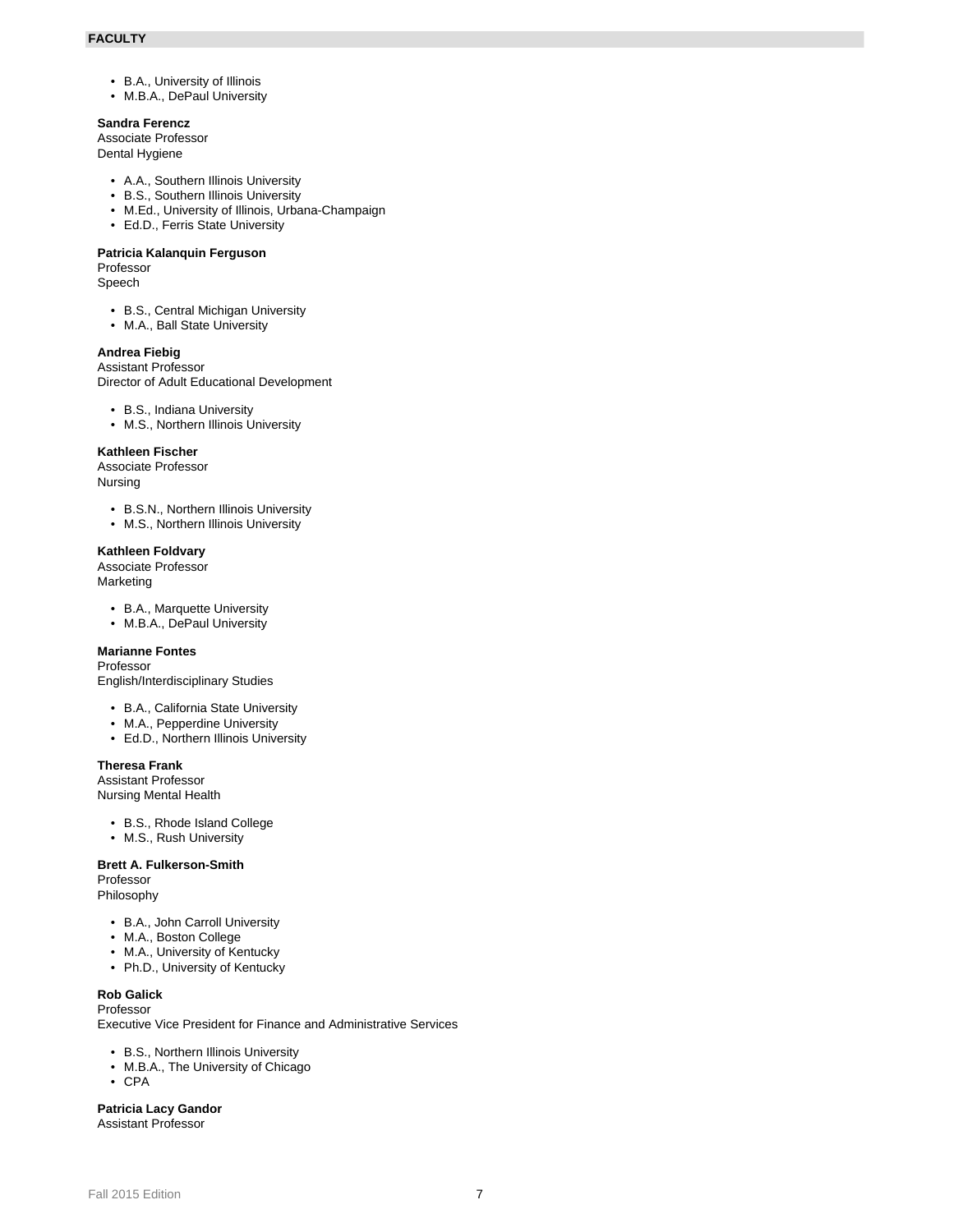#### Sonography

- B.S., Southern Illinois University
- M.S., Rutgers University

### **John Garcia**

Professor Philosophy

- B.A., Boston College
- M.A., Northern Illinois University
- Ph.D., Loyola University

#### **John Gately**

Associate Professor **Mathematics** 

- B.A., New College of Florida
- M.A., Northwestern University
- Ph.D., Northwestern University

### **Mary Gawienowski**

Professor

English as a Second Language

- B.A., University of Massachusetts at Amherst
- M.A., California State University at Sacramento
- Ph.D., Indiana University of Pennsylvania

#### **J. Andrew Geary**

Professor **Mathematics** 

- B.S., Northern Illinois University
- M.S., Northern Illinois University

#### **Margaret Geppert**

Professor

Physical Sciences

- B.S., University of Illinois at Urbana Champaign
- M.A., Boston University

#### **Megan Giacomino**

Instructor

Nursing

- B.S., DePaul University
- M.S., DePaul University

### **Samuel A. Giordano Jr.**

Associate Professor

Fire Science Technology

- A.A.S., Joliet Junior College
- B.S., Columbia Southern University
- M.B.A., Columbia Southern University

#### **Thomas Goetz**

Professor Librarian

- B.A., Augustana College
- M.A.L.I.S., Rosary College

### **Raeghan Graessle**

Associate Professor

Physical Science

- B.S., Massachusetts Institute of Technology
- M.S., Loyola University
- M.S., University of Illinois

**James Gramlich**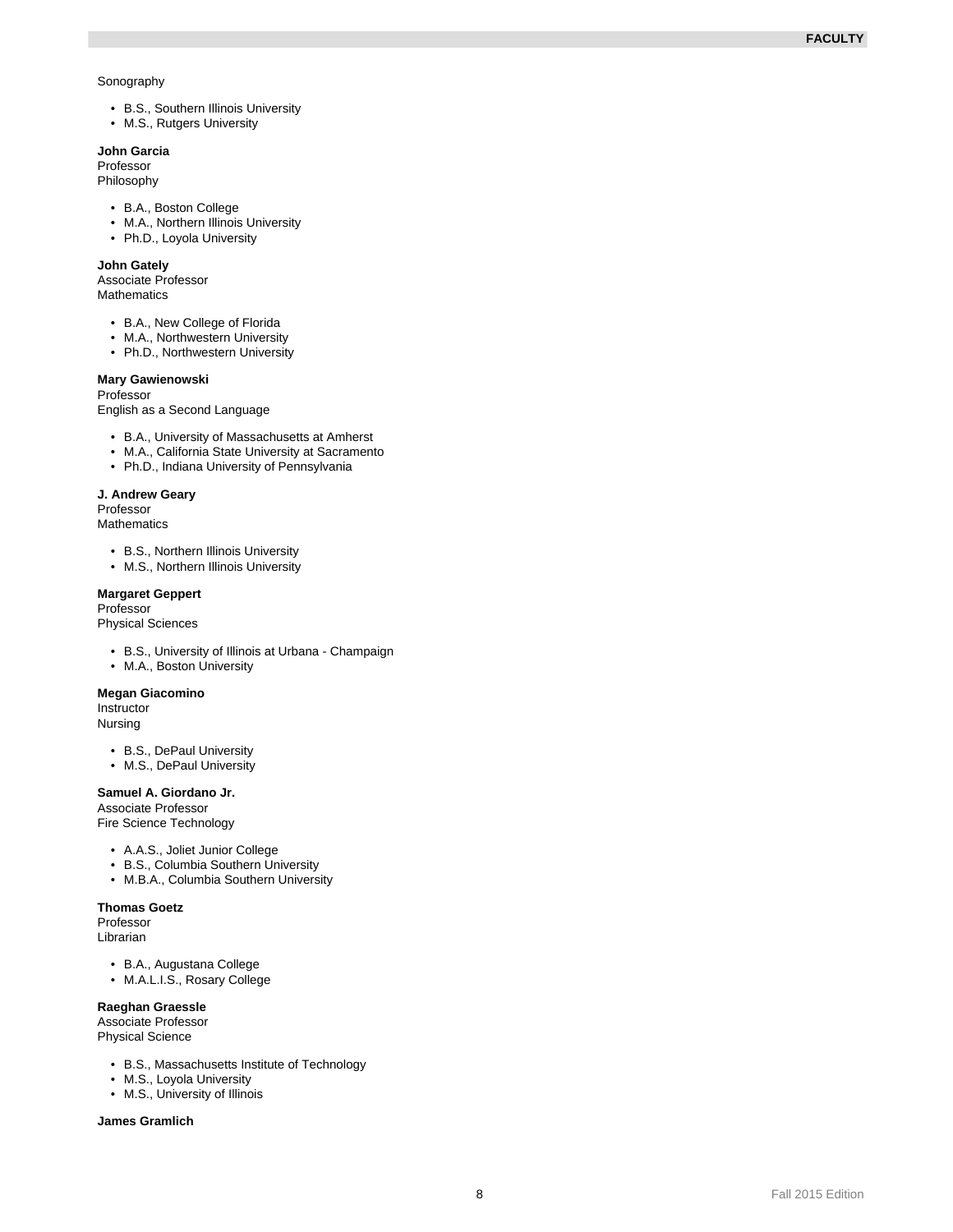# Professor

### Sociology

- B.A., Oklahoma State University
- M.A., University of Illinois at Chicago
- Ph.D., University of Illinois at Chicago

### **Susan Grant**

Associate Professor Health Science Core

- A.A., Harper College
- B.S., University of St. Francis
- M.S.H.A., University of St. Francis
- Ed.D., Argosy University

### **Robert Grapenthien**

Associate Professor **Controller** 

- B.A., Aurora University
- M.B.A., Aurora University

### **Carlos Guillen**

Instructor

Manufacturing/Welding

- A.A.S., Harper College
- B.S., Southern Illinois University

#### **Rita Gura**

Associate Professor Physical Therapist Assistant

- B.S., Millikin University
- D.P.T., Northwestern University

### **Nancy Haberichter**

Associate Professor Nursing

- B.S., Marycrest College
- M.S., Purdue University

### **Edward Hamel**

Faculty Fellow Music

- B.M., Columbia College, Chicago
- M.A., University of California, San Diego

### **Kelly Hamontree**

Professor Cardiac Technology/Diagnostic Medical Sonography

- B.S., University of Wisconsin Madison
- M.S., Northeastern Illinois University

### **Michael J. Harkins**

Associate Professor History

- B.S., University of Nebraska
- M.A., University of Nebraska
- M.A., Concordia College

### **Travaris Harris**

Professor Interim Associate Provost, Academics

- B.A., Southern Illinois University
- M.S., Southern Illinois University
- Ed.D., Argosy University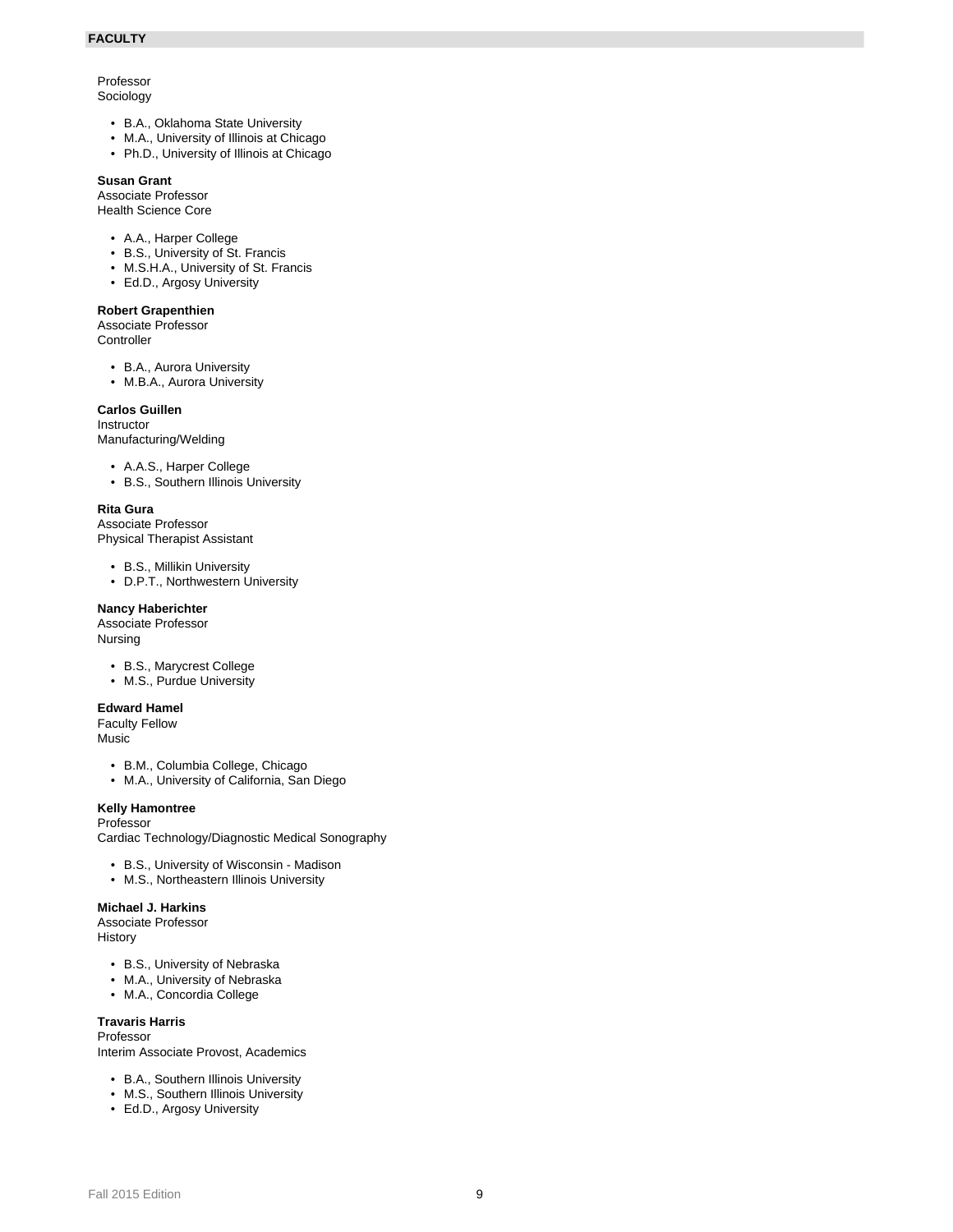### **Therese Hart**

Assistant Professor Humanities

- B.F.A., Ohio University
- M.A., Ohio University

## **Mary Kay Harton**

Associate Professor Dean of Students

- A.A., Cottey College
- B.L.A., University of New Mexico, Albuquerque
- M.Ed., Northern Arizona University

#### **Kimberly Heinz**

Professor Librarian

- A.A., Harper College
- B.A., University of Illinois
- M.L.I.S., University of Illinois
- C.A.S., University of Illinois

#### **Kurt Hemmer**

Professor English

- B.A., University of Massachusetts
- M.A.T., Rhode Island College
- M.A., University of Connecticut
- Ph.D., Washington State University

### **Kathleen Hock**

Professor Dental Hygiene

- A.S., Harper College
- B.S., George Williams College
- M.Ed., National-Louis University

### **George W. Hoeltje**

Associate Professor Electronics Engineering Technology

- A.S., Harper College
- A.A., Harper College
- A.A.S., Harper College
- A.E.S., Harper College
- B.S.E.E., University of Illinois at Urbana Champaign
- M.E., University of Illinois at Chicago
- P.E., State of Illinois

# **Shanté S. Holley**

Professor English

- 
- B.A., Northern Illinois University
- M.A.Ed., National-Louis University
- Ed.D., National-Louis University

# **Katie Hollis**

Professor Biology

- A.A., Fresno City College
- B.S., University of California, Los Angeles
- Ph.D., University of Illinois at Chicago

### **Mary Hood**

Professor Radiologic Technology

• A.A.S., Southern Illinois University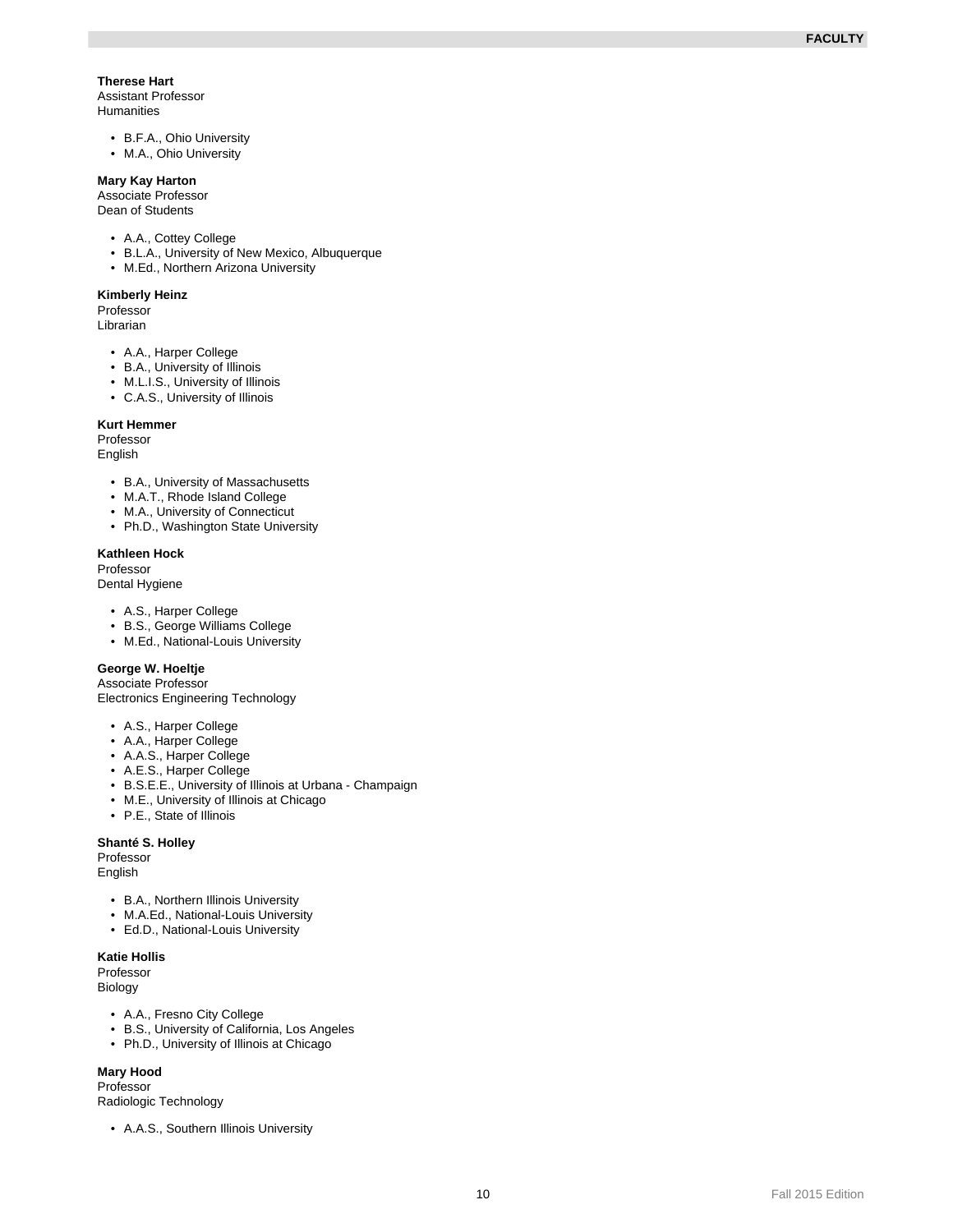- B.S., Southern Illinois University
- M.S., National Louis University

# **Michael Horton**

Associate Professor

Philosophy

- B.A., Mississippi State University
- M.A., University of Kentucky
- Ph.D., University of Kentucky

# **Stephanie Horton**

Professor English

- B.A., Xavier University of Louisiana
- M.A., University of Iowa
- Ph.D., University of Iowa

### **Roger K. House**

Professor **Chemistry** 

- B.S., Illinois State University
- M.S., Illinois State University

## **Kiana Hughes**

Diverse Faculty Fellow Cannabis Science and Therapeutics

- B.S., Illinois State University
- M.S., Illinois State University

### **Andrew Iverson**

Professor Biology

- B.S., Northern Illinois University
- Ph.D., Northern Illinois University

### **Joanne Ivory**

Associate Professor Dean, Career and Technical Programs

- MBA, Benedictine University
- Ph.D., Benedictine University

### **Kim Jaeger Nichols**

Professor

World Languages - German

- B.S., Georgetown University
- M.A., Georgetown University

### **Jason James**

Associate Professor Computer Science

- B.S., University of Missouri
- M.S., University of Missouri

### **MaryAnn Janosik**

Professor Provost

- A.A., Lorain County Community College
- B.A., Oberlin College
- M.A., Cleveland State University
- Ph.D., Case Western Reserve University

# **Keith W. Jensen**

Associate Professor **Humanities**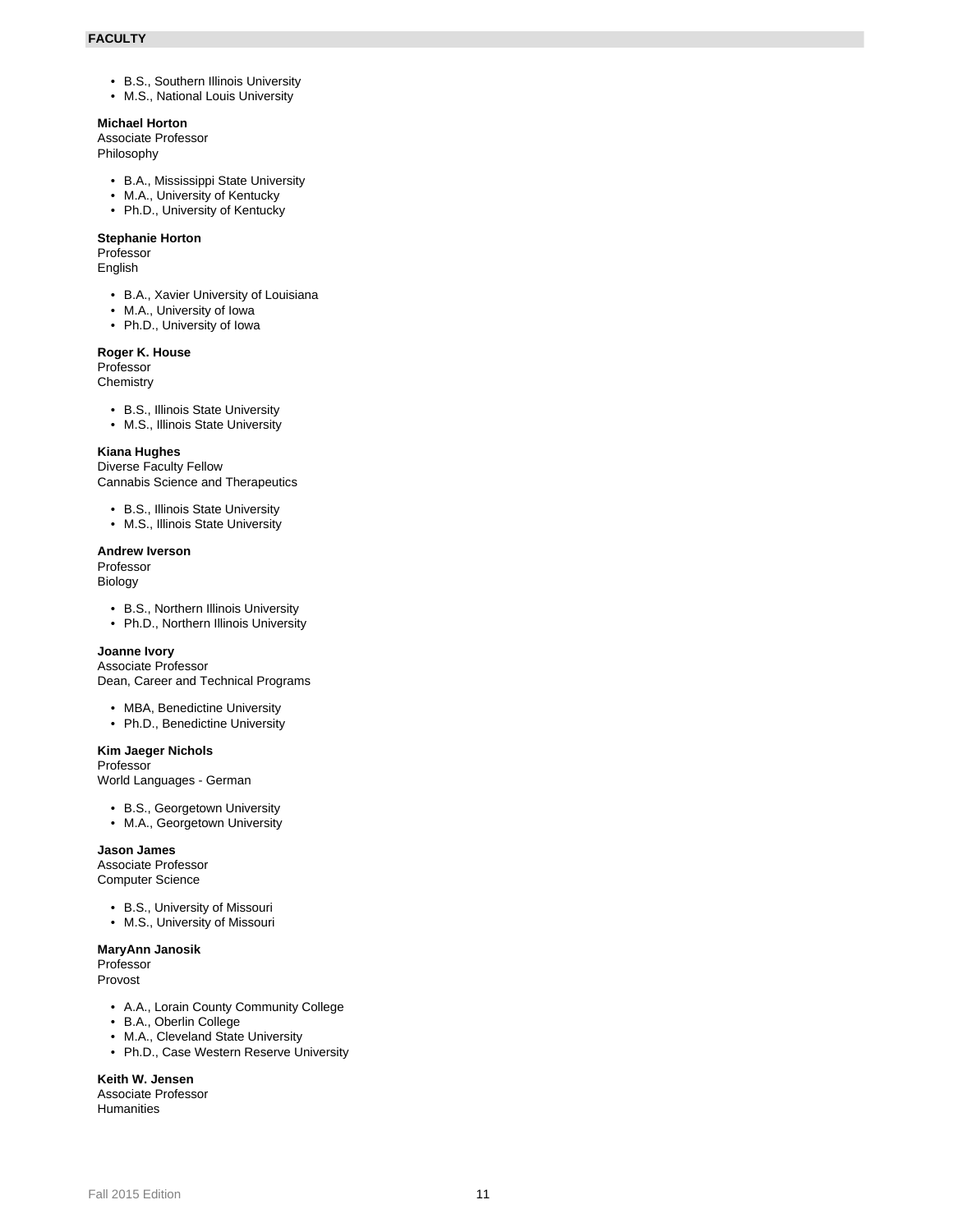- B.A., Mary Washington College
- M.A., Loyola University

# **Richard Johnson**

Professor

**English** 

- B.S., Georgetown University
- M.A., New York University
- Ph.D., Northwestern University

# **Tamara Johnson**

Professor

Vice President of Diversity, Equity and Inclusion

- B.S., University of Illinois
- M.Ed., University of Illinois
- Ph.D., Indiana State University

#### **Tiffany Jones**

Assistant Professor

Anthropology

- B.A., Georgia Southern University
- M.A., Georgia State University
- M.A., University of South Carolina
- Ph.D., University of South Carolina

#### **Jeff Julian**

Professor Chief of Staff

- B.A., University of St. Francis
- M.A., Elmhurst College

## **Njambi Kamoche**

Associate Professor Dean of Resources for Learning

- B.A., State University of New York College at Buffalo
- M.L.S., Syracuse University
- M.A., University of Oklahoma

### **Judy Kaplow**

Associate Professor **Humanities** 

- B.A., Governors State University
- M.A., University of Chicago

### **Nellie Khalil**

Associate Professor Biology

- B.S., Indiana University
- M.S., Case Western Reserve University

#### **Maham Khan**

Assistant Professor Journalism

- B.S., Northwestern University
- M.A., DePaul University

# **Andy Kidwell**

Professor **Chemistry** 

- B.S., University of Illinois at Urbana-Champaign
- M.E., Ohio State University

**Margaret King** Professor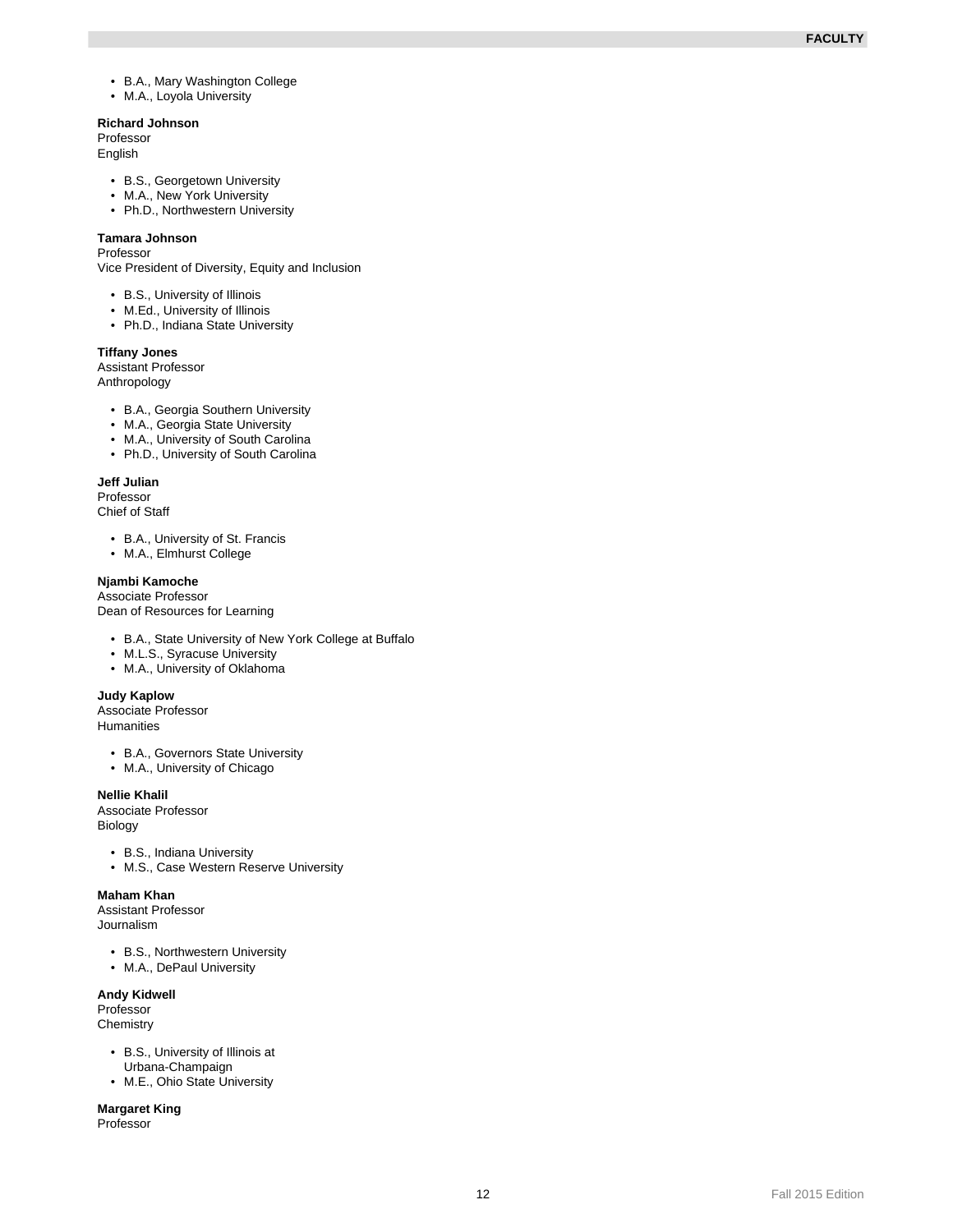### English

- B.A., Northwestern University
- M.A., University of Illinois at Urbana-Champaign
- Ph.D., University of Illinois at
- Urbana-Champaign

# **Kyle Knee**

Associate Professor **Mathematics** 

- B.S., Illinois State University
- M.S., University of Illinois

# **Maria Knuth**

### Professor

Adult Educational Development

• B.A., DePaul University

• M.A., Concordia University

### **Aaron Kolb**

Assistant Professor Manufacturing Technology

- B.S., Purdue University-Calumet
- M.S., Purdue University-Calumet

### **Cari Kosiba**

Assistant Professor Nursing

- B.S., Northern Illinois University
- M.S.N., Olivet Nazarene University

### **Christine Kuffel**

Associate Professor Library Services

- B.A., Roosevelt University
- M.S., Dominican University

### **Seema Kurup**

Professor English

- B.A., University of Akron
- M.A., University of Akron
- Ph.D., Kent State University

# **Theresa Lake**

Professor Biology

- B.S., St. Norbert College
- M.S., Central Michigan University
- Ph.D., Northern Illinois University

# **Jennifer Lau-Bond**

Instructor Librarian

- 
- B.A., Albion College
- M.A., Roosevelt University • M.S., University of Michigan Ann Arbor

# **David Lavan**

Associate Professor Engineering

- B.S., Illinois Institute of Technology
- B.S., Northeastern Illinois University
- M.S., University of Illinois at Chicago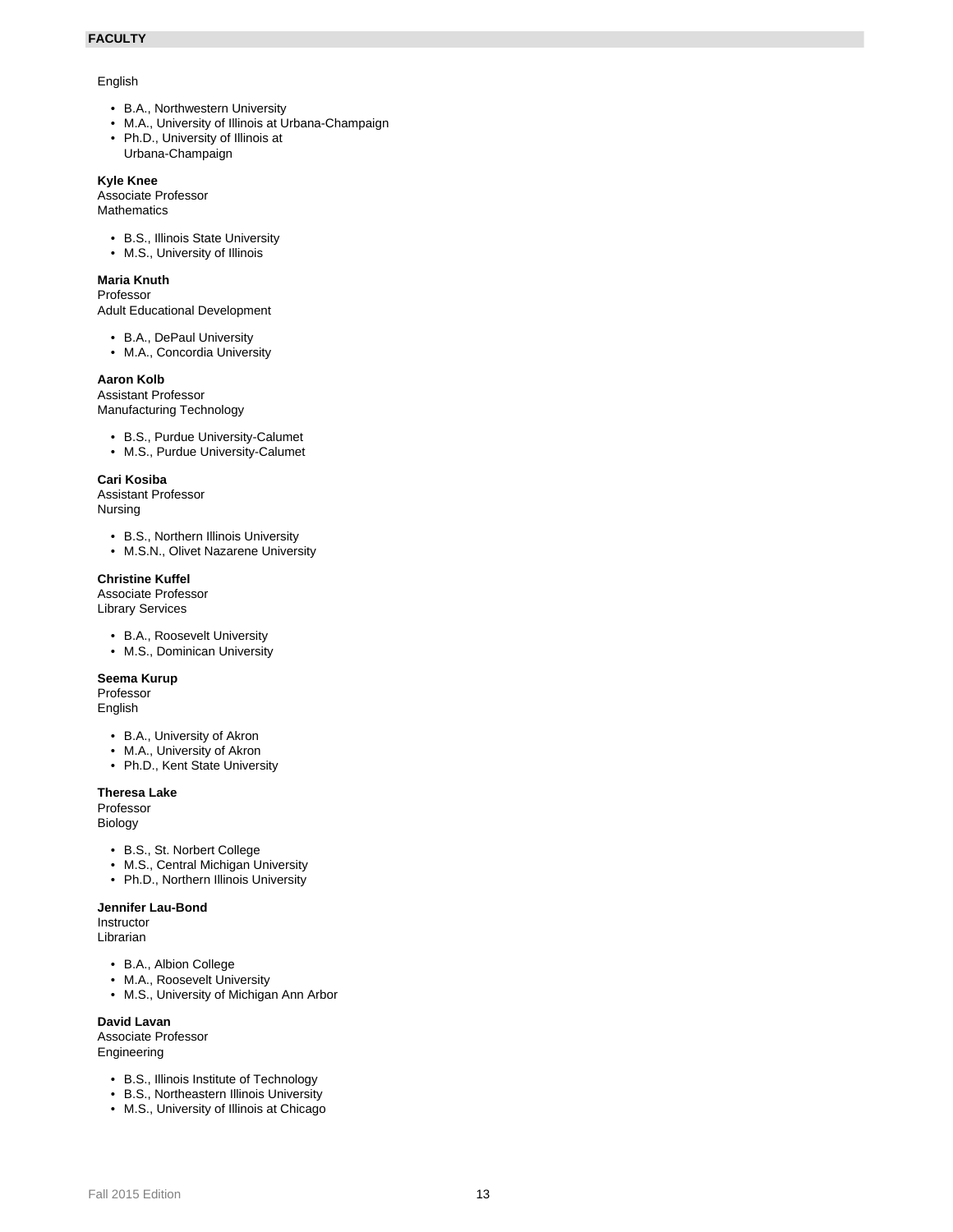### **John Lawson**

Assistant Professor Chief of Police

- A.A.S., Harper College
- B.A., Lewis University
- M.S., Lewis University

### **Jeanne Leifheit**

Associate Professor Nursing

- A.A.S., Elgin Community College
- A.S., Elgin Community College
- B.S., Graceland University
- M.S., Olivet Nazarene University

### **Luisel Lemkau**

Assistant Professor **Chemistry** 

- B.S., Florida International University
- Ph.D., University of Illinois at Urbana-Champaign

#### **Samuel Levenson**

Associate Professor Physical Sciences

- B.A., University of Chicago
- M.S., University of Chicago
- Ph.D., University of Chicago

### **Caryn Levington**

Professor

Psychology

- B.A., State University of New York at Old Westbury
- M.A., Duquesne University
- Psy.D., Illinois School of Professional Psychology Chicago

# **Minhua Liu**

Professor

Mathematics and Computer Science

- B.S., Shanghai Teachers' University
- M.S., Pennsylvania State University
- M.A., Pennsylvania State University

#### **Jeannine Lombardi**

Professor Education

- B.A., Rosary College
- M.A., Northeastern Illinois University

#### **Kevin Long**

Associate Professor Speech and Theatre

- B.A., West Virginia University
- M.A., Northeastern Illinois University

### **Jonathon Loos**

Associate Professor Kinesiology and Health Education

- B.S., University of Illinois at Chicago
- M.S., University of Illinois at Chicago
- D.P.T., University of Illinois at Chicago

# **Daniel Loprieno**

Professor Mathematics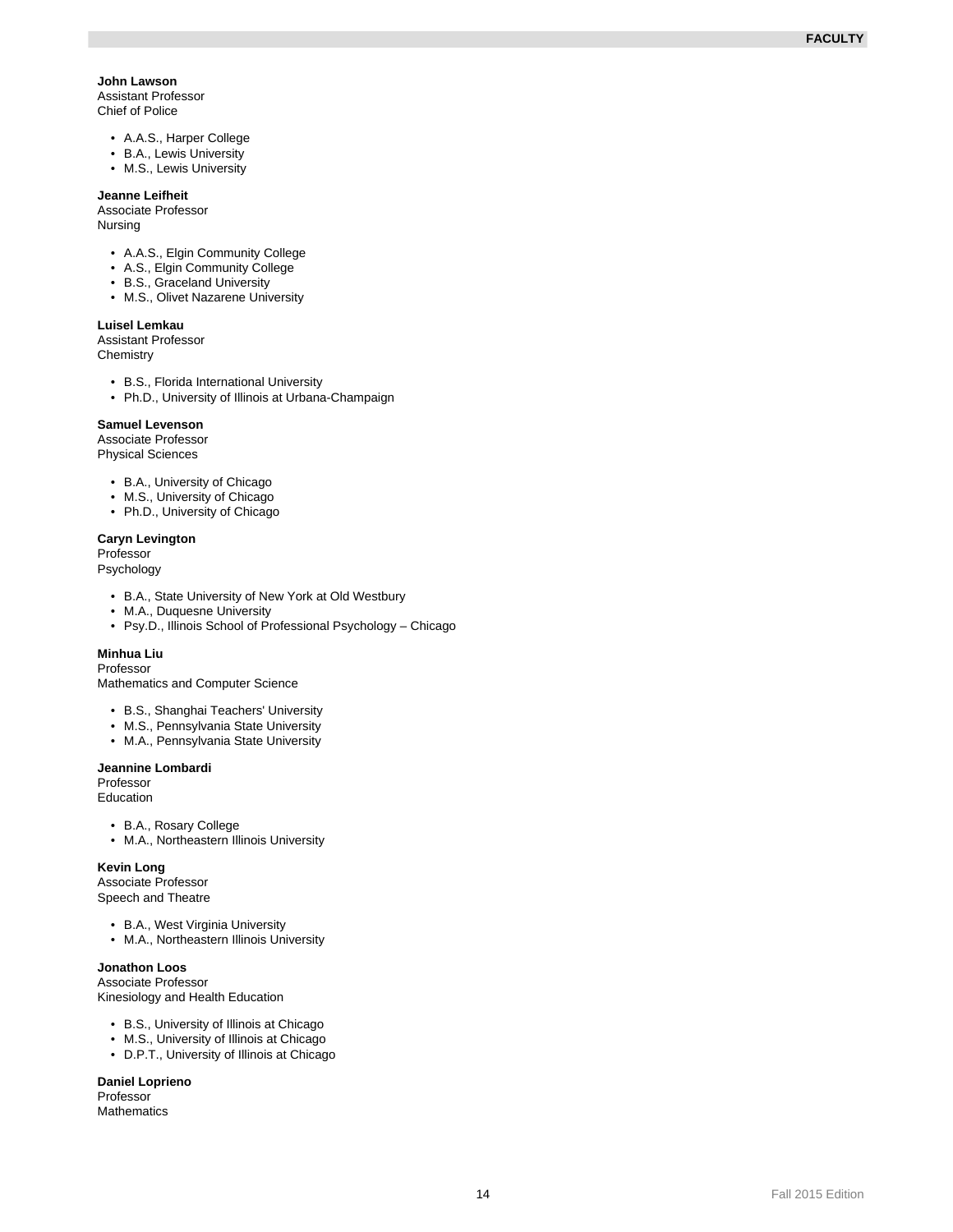- A.S., Harper College
- B.S., University of Wisconsin Oshkosh
- M.S., University of Wisconsin Oshkosh
- M.S., Northeastern Illinois University

## **Brenna Lorenz**

Associate Professor Geology

- B.S., Syracuse University
- M.A., SUNY at Buffalo, NY
- Ph.D., Memorial University of Newfoundland

### **William Lucio**

Instructor

Speech Communication

- A.A., Moraine Valley
- B.A., Roosevelt University
- M.A., Kansas State University

# **Mukila Maitha**

Associate Professor **Geography** 

- B.S., Northern Illinois University
- M.S., Northern Illinois University

#### **Timothy Manning**

Professor Interior Design

- B.S.A.S., University of Illinois at Urbana Champaign
- M. Arch., University of Illinois at Urbana Champaign
- Licensed Architect IL, MI
- Registered Interior Designer IL

#### **Collette Marsh**

Professor Physics

- B.S., Lewis University
- M.S., University of Alaska Fairbanks

### **America Masaros**

Associate Professor **Mathematics** 

- B.S., University of Wisconsin Milwaukee
- M.S., University of Wisconsin Milwaukee
- Ph.D., University of Wisconsin Milwaukee

### **Kirsten Matthews**

Professor Psychology

- 
- B.A., Amherst College
- Ph.D., University of California Berkeley

# **Sheila Mazzuca**

Instructor Nursing

- B.S., Purdue University
- M.S., Olivet Nazarene University

### **DuBoi McCarty**

#### Professor

Student Development Faculty/Counselor

- B.S., Western Illinois University
- M.S. Ed., Western Illinois University

#### **Laura McGee**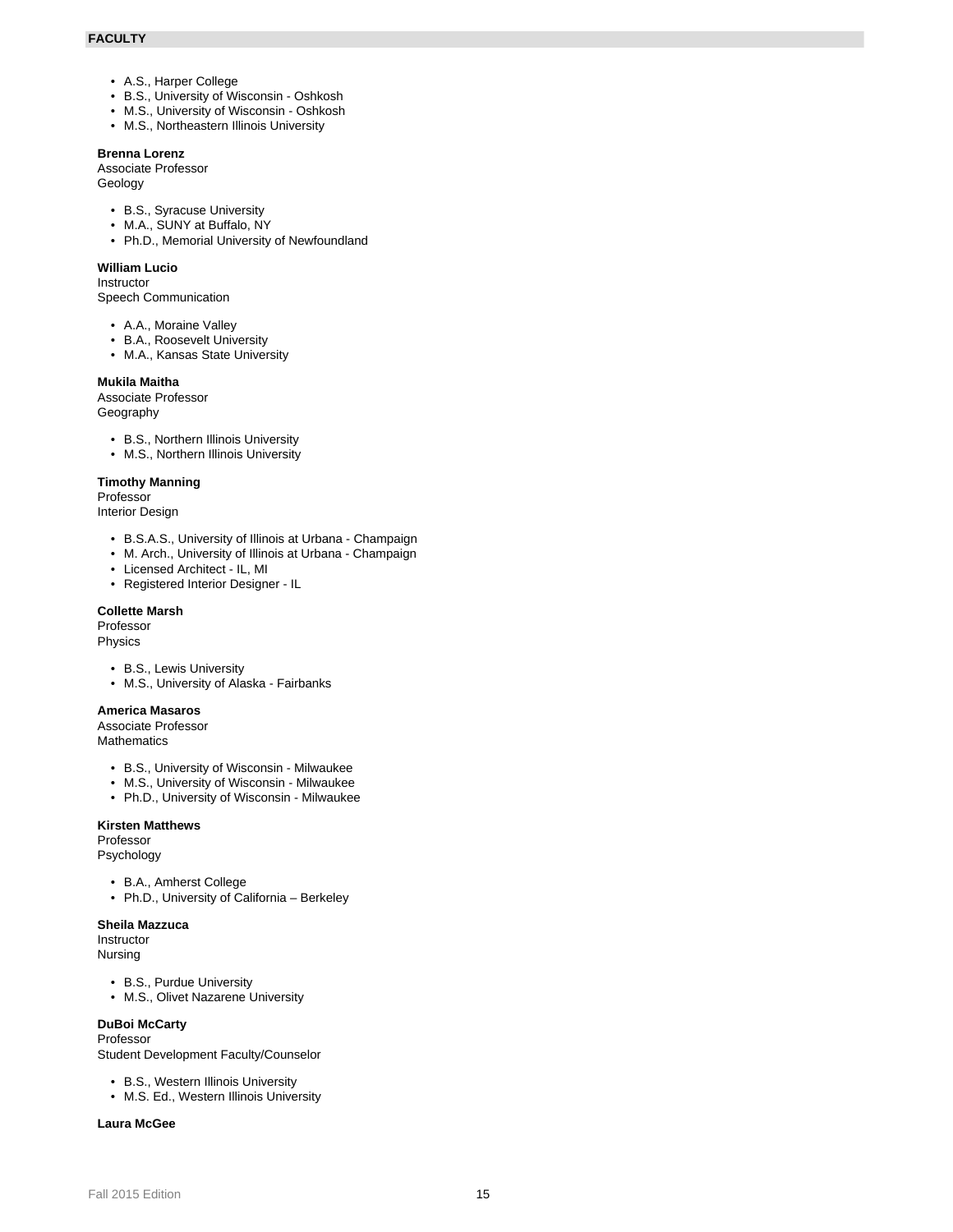Assistant Professor Director of Student Financial Assistance

- B.S., Roosevelt University
- M.A., Webster University

#### **Virginia McHugh-Kurtz**

Instructor Biology

- A.S., Elgin Community College
- B.S., University of Illinois at Urbana-Champaign
- M.S., University of Illinois at Urbana-Champaign

### **Dawn McKinley**

Associate Professor Accounting

- B.S., University of Iowa
- M.A., University of Iowa
- C.P.A., State of Illinois
- C.M.A., State of Illinois

#### **Magdalen McKinley**

Professor English

- B.A., Carleton College
- M.A., Marquette University
- Ph.D., Marquette University

### **Claudia Mercado**

Associate Professor Associate Provost, Student Affairs

- B.A., Missouri State University M.S., University of Kansas
- 
- Ed.D., University of Kansas

#### **Jonathan Meshes**

Associate Professor **Mathematics** 

- B.S., Northern Illinois University
- M.S., Northern Illinois University
- Ph.D., Northern Illinois University

### **Jeremy Miller**

Assistant Professor Massage Therapy

- B.S., Shepherd College
- M.S., New York Chiropractic College

#### **Anthony Miniuk**

Assistant Professor Biology

- B.S., Purdue University
- M.S., Purdue University

### **Pardess Mitchell**

Professor

Kinesiology and Health Education

- B.S., University of Maryland
- M.S., Southern Illinois University
- Ed.D., Northern Illinois University

### **Bhasker Moorthy**

Professor Physical Sciences

• B.S., University of Washington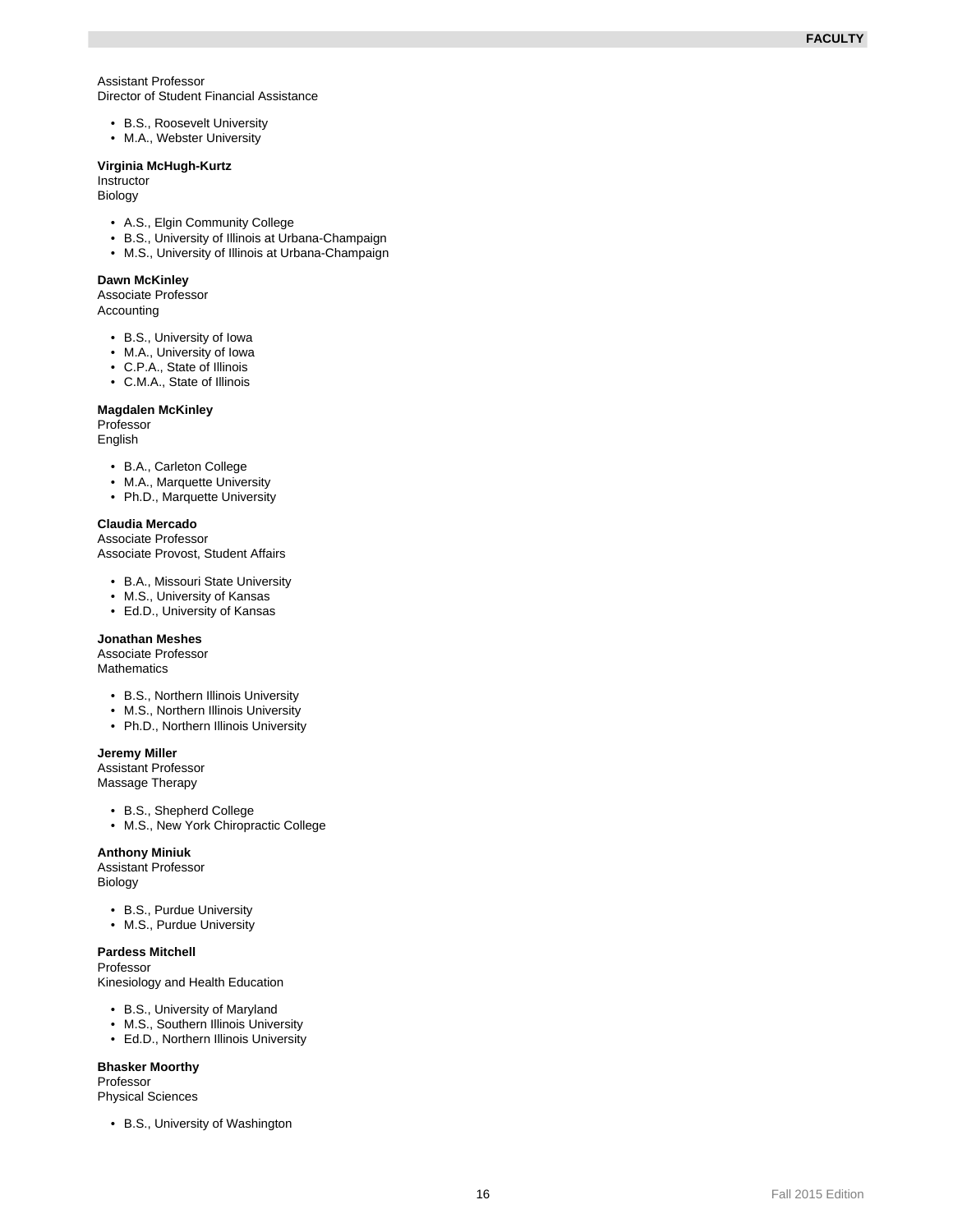- M.S., New Mexico State University
- Ph.D., New Mexico State University

# **Veronica Mormino**

## Professor

Geography

- B.A., University of Salvador Buenos Aires, Argentina
- M.S., University of Salvador Buenos Aires, Argentina
- M.S., George Mason University

### **Cara Mullen**

Associate Professor **Mathematics** 

- B.A., Pomona College
- M.S., University of Illinois Chicago
- Ph.D., University of Illinois Chicago

#### **Ranjani Murali**

Instructor

English

- B.A., Bharathiar University
- M.F.A., George Mason University

Faculty N - R

# **Kathleen Nikolai**

Assistant Professor Early Childhood Education

- B.S., Northern Illinois University
- M.S.Ed., Northern Illinois University

**Judi Nitsch**

Professor English

- B.A., Beloit College, Phi Beta Kappa
- M.A., Indiana University Bloomington
- Ph.D., Indiana University Bloomington

#### **Sean Noonan**

Professor Sociology

- B.A., Culver-Stockton College
- M.A., Kansas State University
- Ph.D., Kansas State University

### **Donna Oswald**

Assistant Professor Phlebotomy

• B.S. Northern Illinois University

### **Christopher Padgett**

Professor English

- B.A., St. Ambrose University
- M.A., Kent State University
- Ph.D., Purdue University

### **Kelly Page**

Professor Physical Sciences

- B.S., Illinois State University
- M.S., Michigan State University
- Ph.D., University of Wyoming

**Alina Pajtek**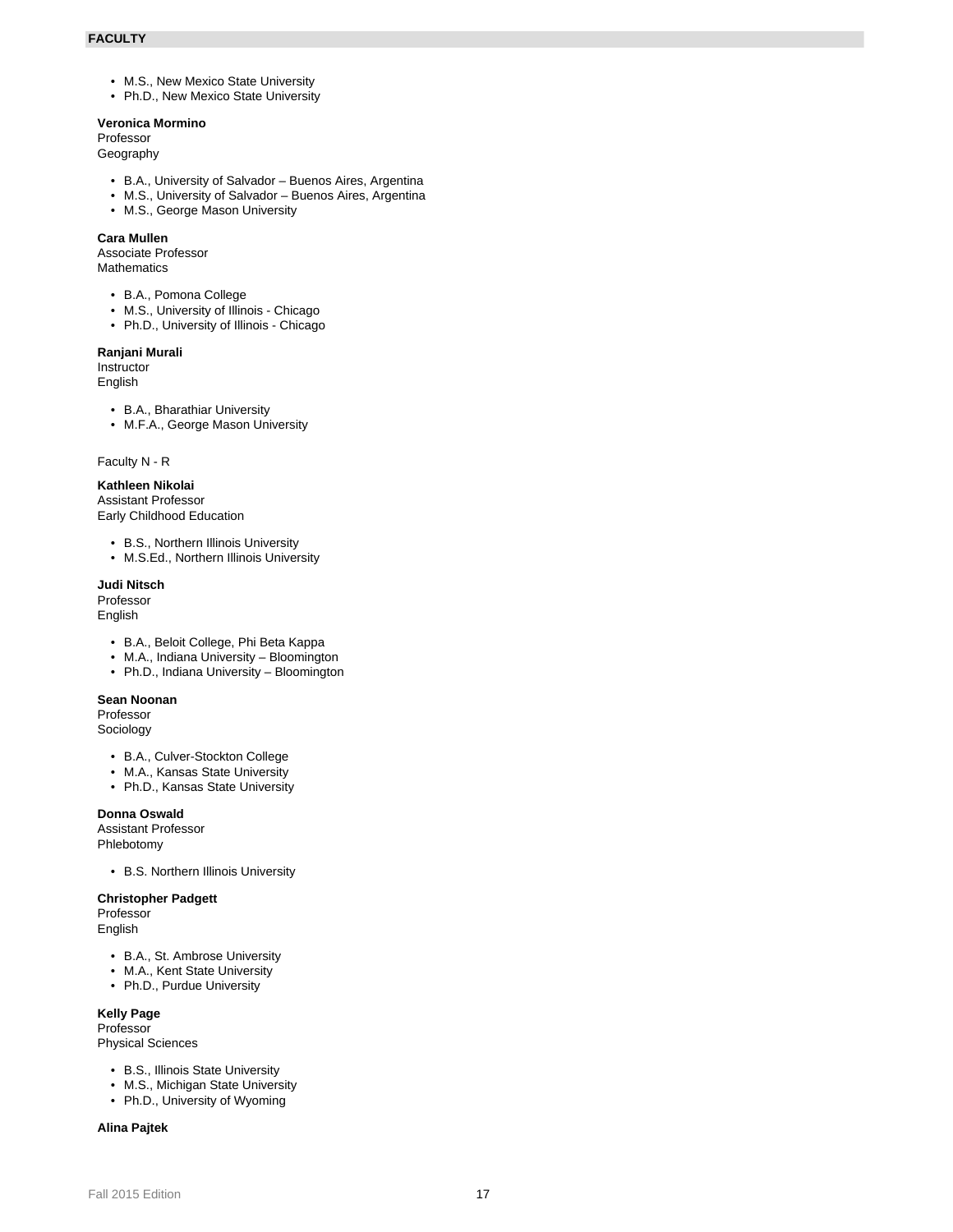Professor English as a Second Language

- B.A., West University Timisoara-Romania
- M.A., Michigan State University
- Ph.D., Pennsylvania State University

#### **Stefan Pajtek**

Associate Professor

Biology

- M.S., Pennsylvania State University
- M.D., University of Medicine and Pharmacy, Timisoara-Romania

### **Robert Parzy**

Associate Professor Associate Provost of Enrollment Services

- B.A., Northern Illinois University
- M.B.A., Olivet Nazarene University

### **Karen Patterson**

Professor

Art

- B.F.A., University of Illinois at Urbana-Champaign
- M.A., University of California, Riverside

#### **Crystal Peirce**

Assistant Professor Biology

- B.S., Illinois State University
- M.S., University at Albany

#### **Jason Peot**

Professor Art

- B.A., DePaul University
- M.F.A., Northern Illinois University

#### **Stephen Petersen**

Associate Professor Campus Architect

- B.A., Iowa State University
- B.Arch., Iowa State University

### **Paul Peterson**

Associate Professor English

- A.A., Oakton Community College
- B.A., University of Illinois
- M.Ed., DePaul University
- M.S., Northern Illinois University
- M.A., Northeastern Illinois University

#### **Stephanie Petrykowski**

**Instructor** 

- Nursing
	- B.S., Illinois State University
	- M.S.N., Rush University

### **Kris E. Piepenburg**

Associate Professor English

- A.A., Harper College
- B.A., University of Illinois at Chicago
- M.A., University of Illinois at Chicago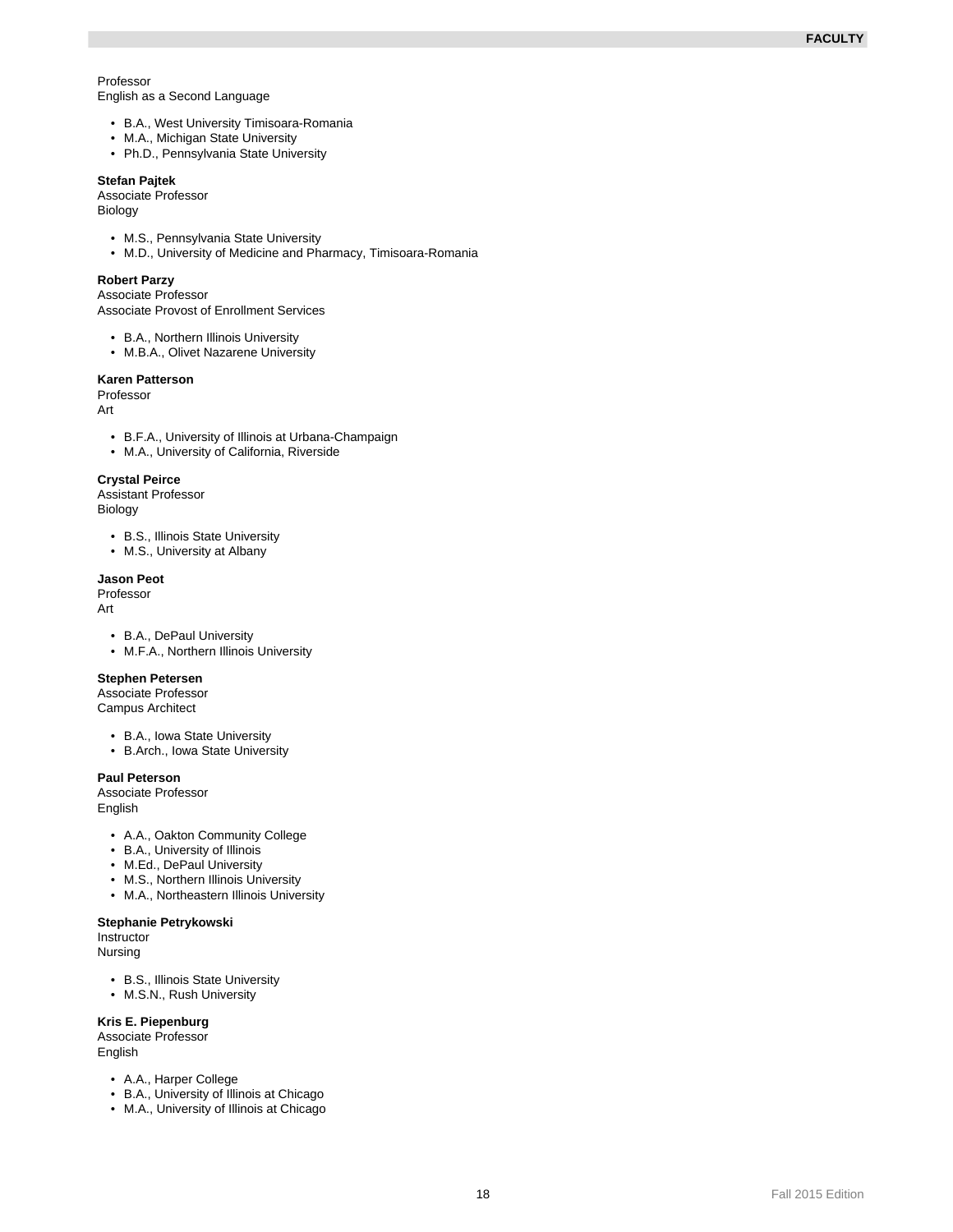### **Perry Pollock**

Professor Art

- B.F.A., University of Illinois at Urbana Champaign
- M.F.A., Bradley University

### **Kimberley Polly**

Associate Professor Dean of Mathematics and Science

- B.S., University of Wisconsin Madison
- M.S., University of Missouri

#### **Kathryn Powell**

#### Professor

Adult Educational Development

- B.A., Cornell University
- M.Ed., Boston University

### **Maria Prassas**

Associate Professor Dental Hygiene

- B.A., Southern Illinois University
- B.S., Northeastern University Boston
- M.A., University of Illinois Urbana
- M.E., University of Illinois Chicago

#### **Avis Proctor**

Professor President

- B.S., Florida Agricultural and Mechanical University
- M.S.T., Florida Atlantic University
- Ed.D., Florida International University

### **Jeffrey Przybylo**

Professor

- Speech
	- B.S., Northern Illinois University
	- M.S., Illinois State University

### **Laura Pulio Colbert**

Professor Speech/Theatre

- A.A., Harper College
- B.S., Illinois State University
- M.F.A., National Theatre Conservatory

### **Daniel Ranieri**

Associate Professor **Chemistry** 

- B.S., Northern Illinois University
- M.S., Northern Illinois University
- Ph.D., Northern Illinois University

#### **Pearl Ratunil** Professor

Special Assistant to the President for Diversity and Inclusion

- B.A., Antioch College
- M.A., University of Illinois at Chicago
- Ph.D., University of Illinois at Chicago

### **Regina Rector**

Professor Biology

• B.S., Eastern Washington University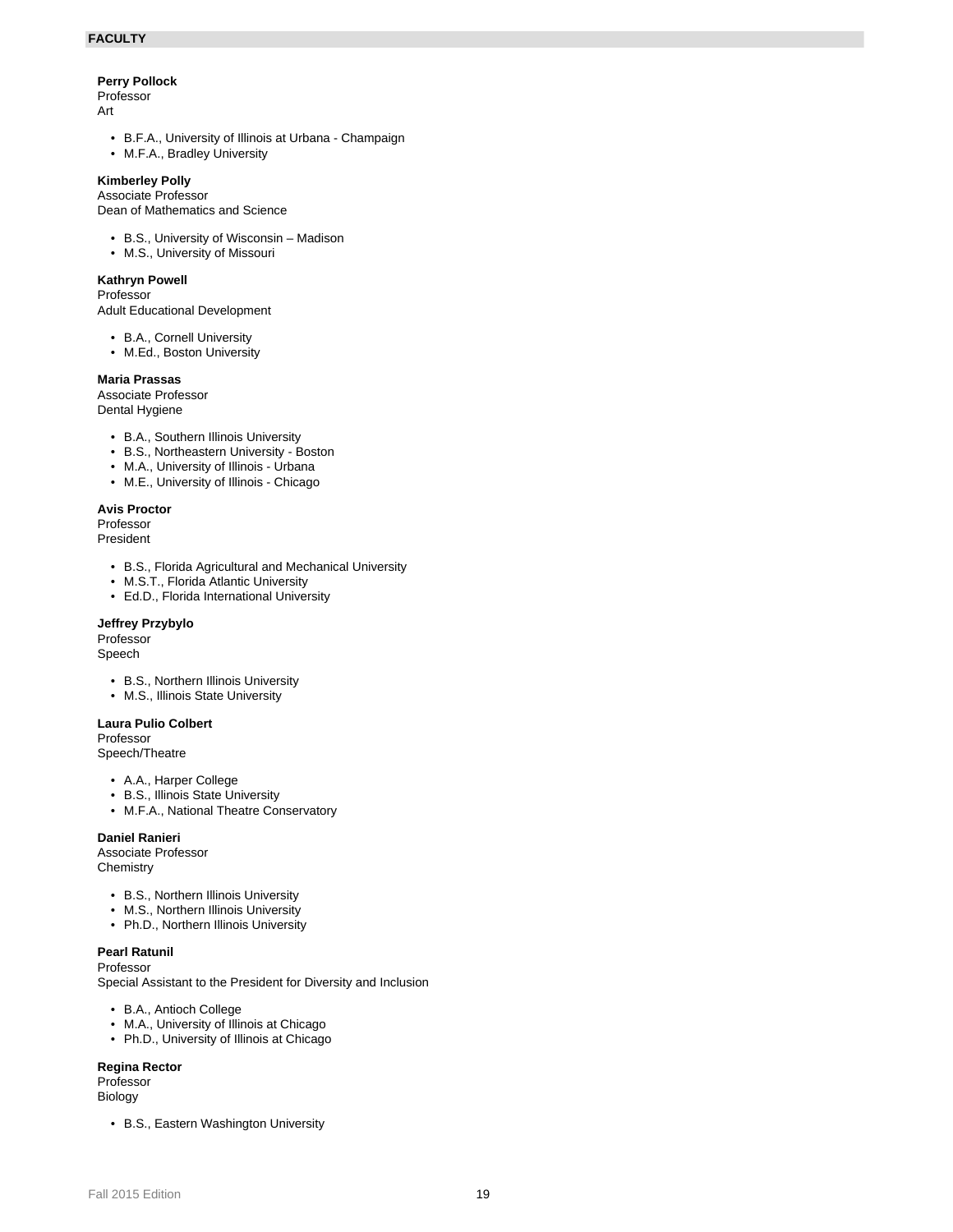• M.S., Eastern Washington University

#### **Kathleen Reynolds**

Associate Professor English as a Second Language

- B.A., College of Wooster
- M.A., University of Illinois at Chicago

#### **David Richmond**

Associate Professor History

- B.A., Manchester College
- M.A., Loyola University

### **Jaime Riewerts**

Associate Professor Dean of Liberal Arts

• B.S., Bradley University

• M.A., The University of Texas at Austin

#### **Stephany Rimland Sicner**

Professor

- Art History
	- B.A., University of Vermont
	- M.A., University of Chicago

### **Jace Robinson**

Professor Biology

- B.S., Northern Illinois University
- M.S., Northern Illinois University

#### **Charles Roderick**

Associate Professor Art

- B.F.A., University of Colorado, Boulder
- M.F.A., University of Illinois

#### **Jennifer Rojek-Schullo**

Assistant Professor Student Development Faculty/Counselor

- B.S., Northern Illinois University
- M.S., National-Louis University

### **Margritte Rovani**

Assistant Professor Biology

- B.S., University of Notre Dame
- Ph.D., University of Illinois Chicago

### Faculty S - Z

# **Darlene Schlenbecker**

Professor Vice President of Planning, Research and Institutional Effectiveness

- B.A., Northeastern Illinois University
- M.A., Ball State University

### **Charlotte Schulze-Hewett**

Associate Professor **Mathematics** 

- B.S., Iowa State University
- M.S., University of Illinois at Chicago
- M.S., University of Illinois at Chicago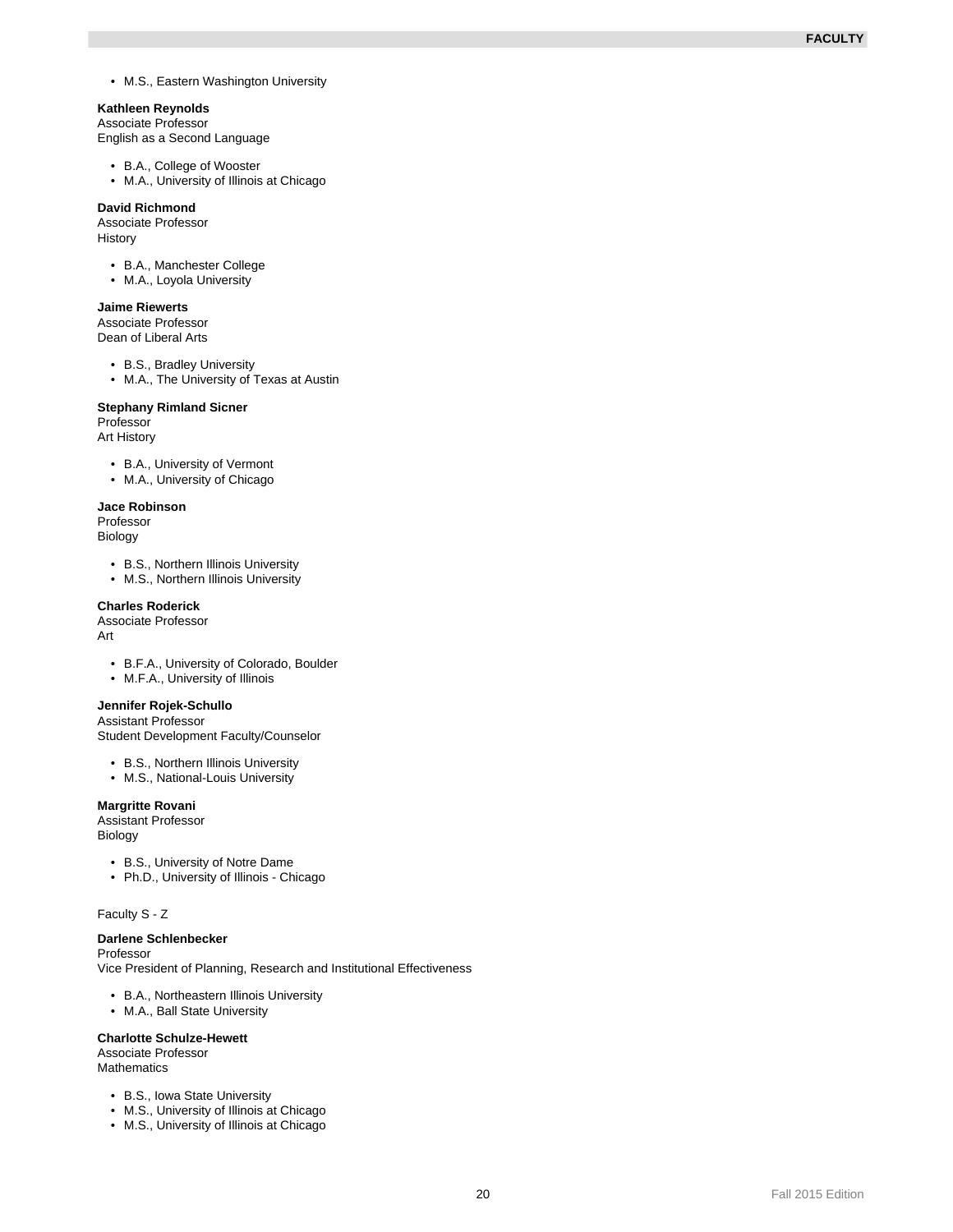### **Linda Schumacher**

Associate Professor World Languages

- B.A., Central College
- M.A., Northern Illinois University
- M.Ed., Northern Illinois University

#### **Rebecca Scott**

Associate Professor Philosophy

- B.A., Swarthmore College
- M.A., Loyola University
- Ph.D., Loyola University

#### **Nupur Sharma**

Associate Professor Fashion Design

- B.A., Delhi University
- M.A., University of Cincinnati

### **Silky Sharma**

Assistant Professor Dental Hygiene

- A.S., Harper College
- B.S., Roosevelt University
- M.Ed., University of Illinois at Urbana-Champaign

### **Brian Shelton**

Associate Professor Mass Communication

- B.A., University of Findlay
- M.A., Northern Illinois University

### **Sue Skora**

Assistant Professor Registrar/Interim Sr Director of Enrollment Services

• B.A., Elmhurst College

### **Jennifer Smith**

Professor Director of Nursing

- B.S., St. Lawrence University
- B.S.N., Georgetown University
- M.S.N., Loyola University
- M.B.A., Loyola University

# **Laura Smith**

Assistant Professor Surgical Technology

• B.S., Rasmussen College

**Leslye Smith** Professor Radiologic Technology

- A.A.S., Oakton Community College
- B.S., University of Health Science/Chicago Medical School
- M.A.Ed., Northwestern University
- M.A., Northeastern Illinois University

### **Lisa Smith**

Assistant Professor Supply Chain Management

- B.A., Michigan State University
- M.B.A., Northwestern University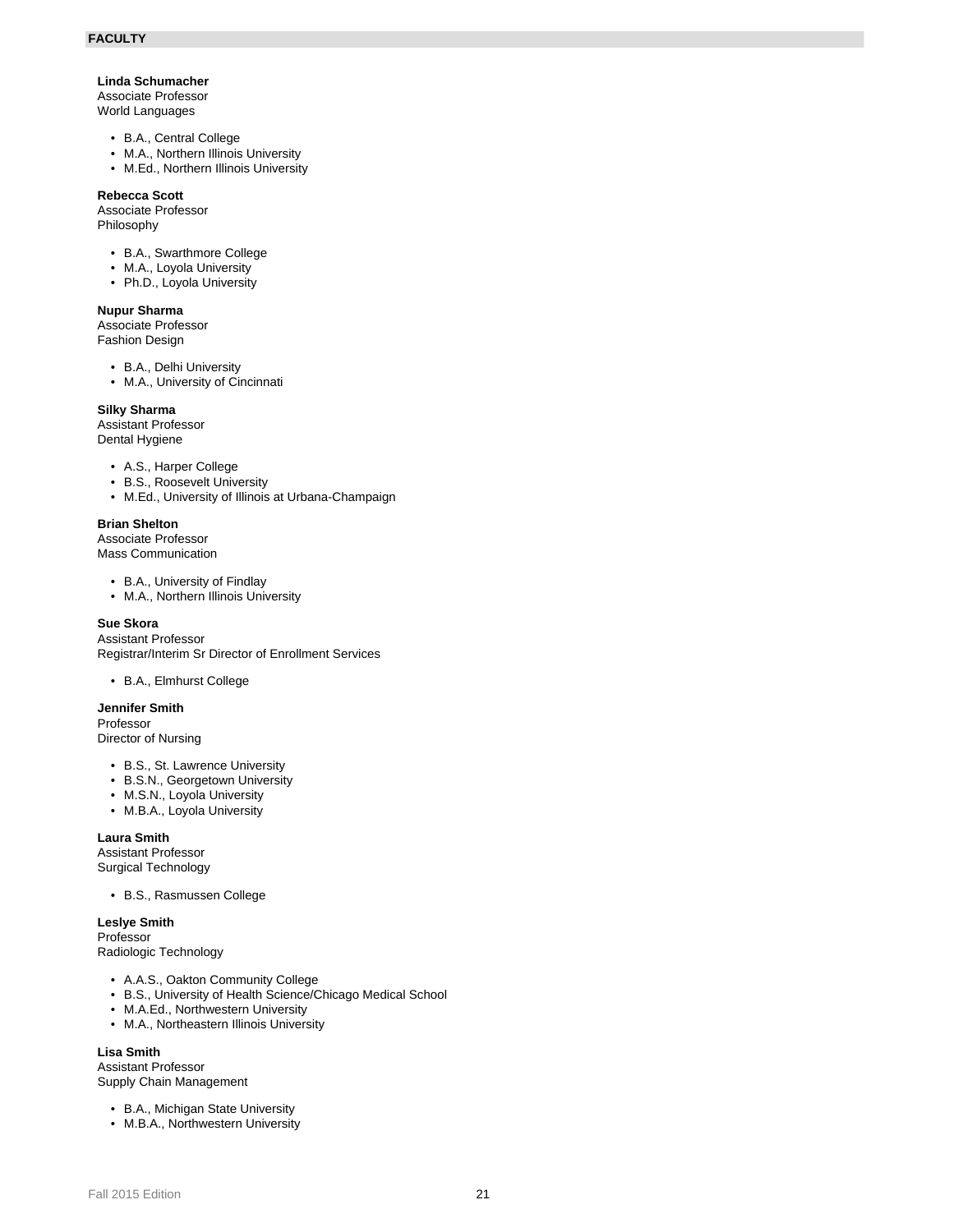#### **Michelé Smith** Professor

Vice President of Workforce Solutions

- B.A., Northwestern University
- M.Ed., National Louis University
- Ph.D., Northern Illinois University

#### **Douglas Spiwak**

Assistant Professor Director of Athletics and Fitness

- B.S., University of Illinois at Urbana-Champaign
- M.S. Ed., Northern Illinois University

#### **Daniel Stanford**

Professor **Chemistry** 

- B.S., University of Illinois at Chicago
- M.S., University of Illinois at Chicago
- Ph.D., University of Illinois at Chicago

#### **Bethanie-Michelle Statler**

Instructor Biology

- B.S., Ohio State University
- M.S., University of Illinois at Chicago

#### **Anna Stroh**

Assistant Professor Health Information Technology

• B.S., Illinois State University

#### **Jane Suárez del Real**

Associate Professor Adult Educational Development

- B.A., University of Wisconsin
- M.A., Seattle University

### **Bobby Summers**

Professor

Political Science

- B.A., Southern Illinois University
- M.A., Southern Illinois University
- M.A.T., National-Louis University
- M.S. Ed., Northern Illinois University

#### **Joshua Sunderbruch**

Professor English

- B.A., Bradley University
- PH.D., Southern Illinois University

## **Dominique Svarc**

Professor Accounting

- B.S., Northern Illinois University
- M.B.A., Northern Illinois University
- C.P.A., State of Illinois

### **Chad Taylor**

Professor **Mathematics** 

- B.S., Illinois State University
- M.S., Illinois State University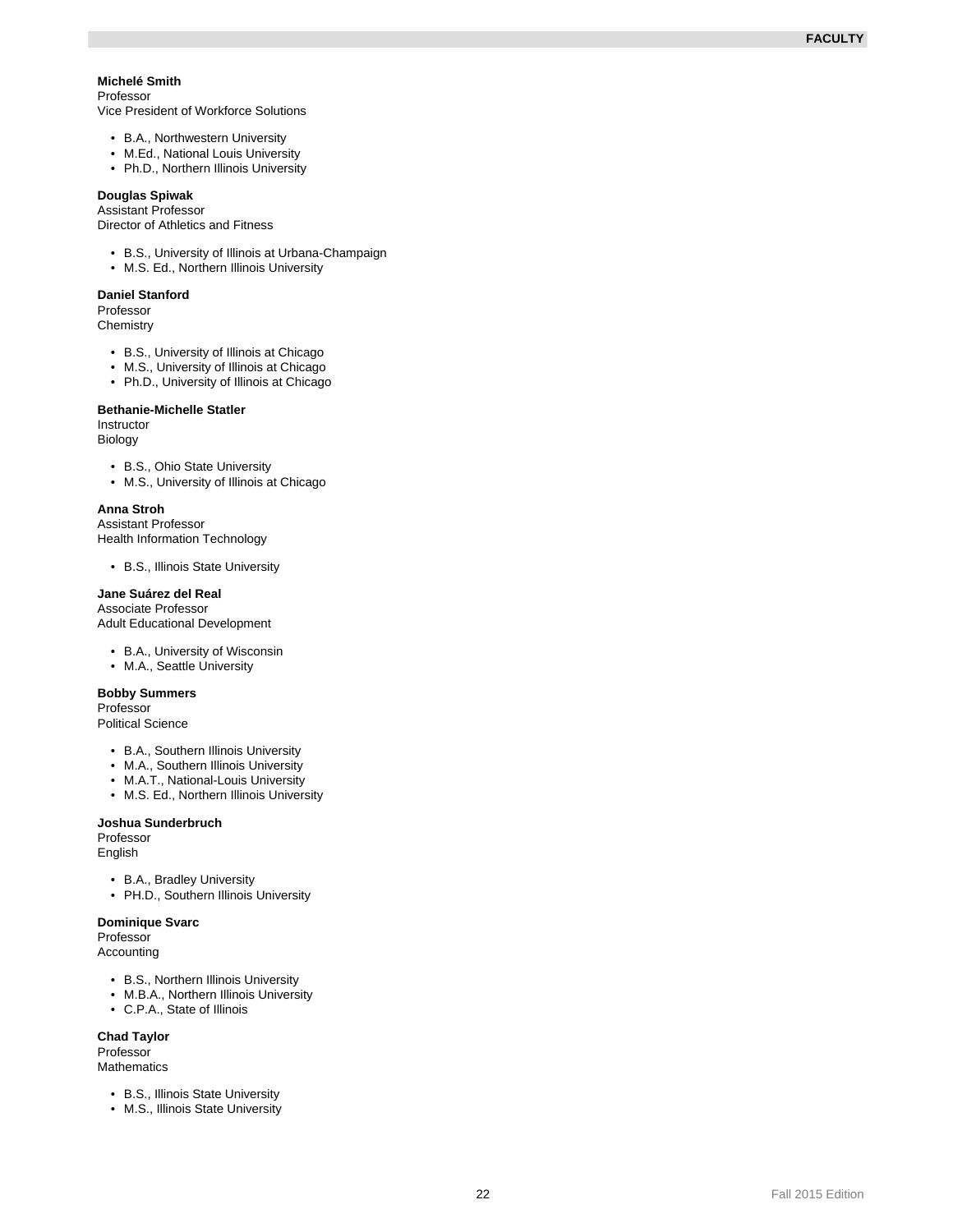#### **Kelly Taylor**

Associate Professor Graphic Arts

- B.S., Illinois State University
- M.S., Illinois State University

#### **Michele Thoele**

Instructor

Psychology

- A.S., Lincoln Land Community College
- B.S., University of Illinois Urbana-Champaign
- M.S., University of Illinois Urbana-Champaign

#### **Elayne MacArdy Thompson**

Professor Psychology

- B.A., University of Wisconsin–Milwaukee
- M.A., Kent State University
- Ph.D., Kent State University

#### **Alicia Tomasian**

Professor

English

- B.A., Bates College
- M.A., University of Chicago
- Ph.D., University of Chicago

### **Frank Trost**

Assistant Professor

Law Enforcement and Justice Administration

- A.S., Elgin Community College
- A.A., Elgin Community College
- B.S., National Louis University
- M.A., Western Illinois University
- Ed.D., Governors State University

### **Darice Trout**

Assistant Professor Associate Dean/Interdisciplinary Programs

- B.S., University of Illinois at Urbana Champaign
- M.A., University of Illinois at Chicago

#### **Elizabeth Turner**

Professor

- English
	- B.A., George Mason University
	- M.A., University of Tulsa
	- Ph.D., University of Nebraska

### **Virginia Turner**

Professor Biology

- B.S., University of Illinois at Urbana-Champaign
- M.S., University of Illinois at Chicago
- Ph.D., University of Illinois at Chicago

### **Kendra Uhe**

Assistant Professor Medical Office Assistant

- A.A., Robert Morris University
- B.S., University of Illinois at Urbana-Champaign
- M.S., University of Illinois at Urbana -Champaign

#### **Jose Vital**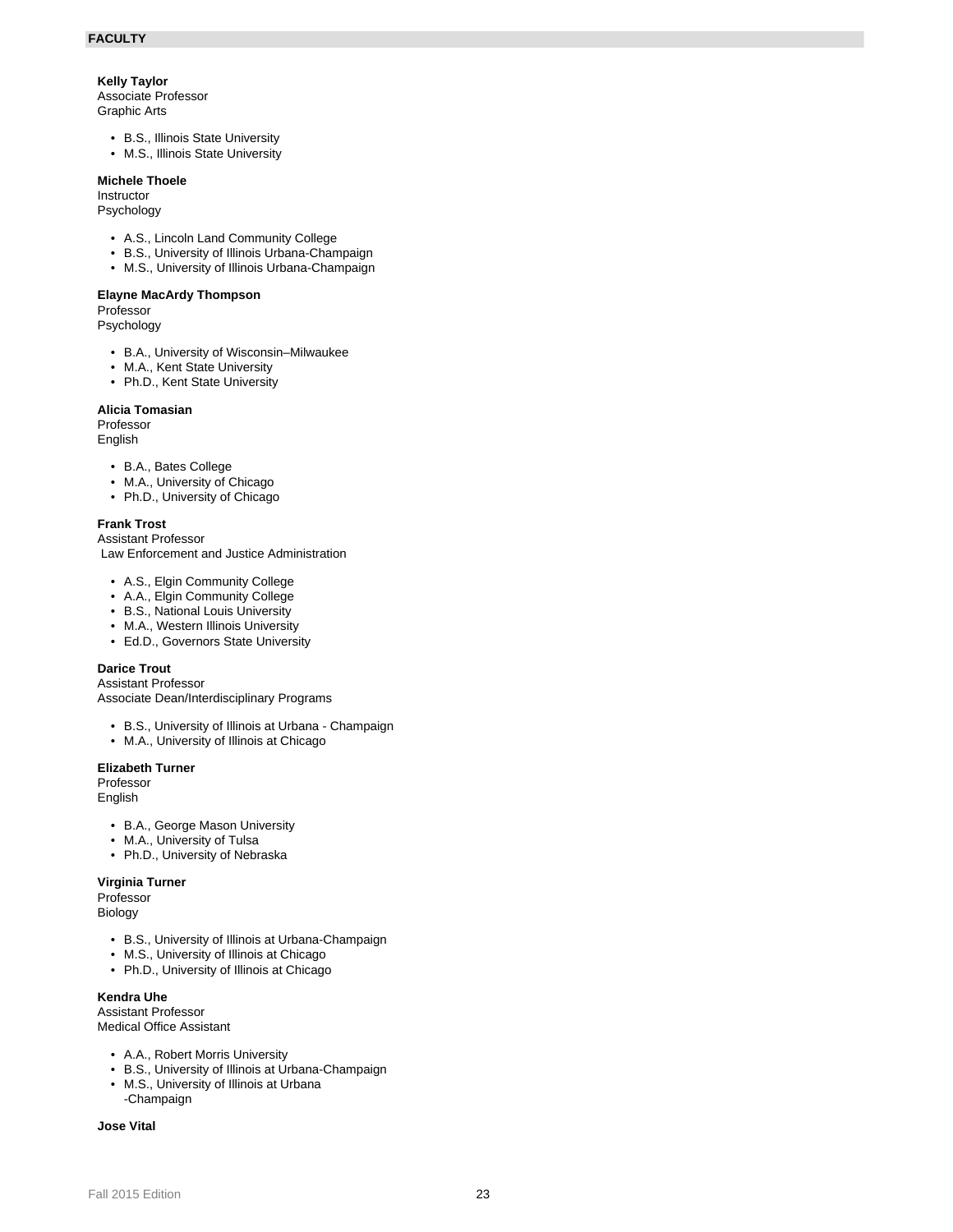Instructor Heating and Air Conditioning

# **Joseph Wachter**

Professor

**Chemistry** 

- B.S., University of Michigan
- M.S., Michigan State University

### **Jessica L. Walsh**

Professor English

- B.A., Kalamazoo College
- M.A., University of Iowa
- Ph.D., University of Iowa

### **Christine Wayne**

Assistant Professor

Accounting

- B.S., Illinois State University
- M.B.A., Northern Illinois University
- Ed.D., Ferris State University

### **Traci Wessel**

Assistant Professor **Nutrition** 

- B.S., Benedictine University
- M.S., Benedictine University

#### **Stephanie Whalen**

Professor English/Interdisciplinary Studies Chair of the Academy for Teaching Excellence

- B.A., University of Illinois at Urbana Champaign
- M.Ed., University of Illinois at Urbana Champaign
- Ed.D., Northern Illinois University

### **LaVonya Williams**

Associate Professor Student Development Faculty/Counselor

- B.S., Western Illinois University
- M.S. Ed., Western Illinois University

# **Markenya Williams**

Assistant Professor Early Childcare/Education

- A.S., Richard J. Daley College
- B.S., Chicago State University
- M.S.Ed., Chicago State University
- Ed.D., DePaul University

#### **Andrew Wilson**

Professor English

- B.S., Bowling Green State University
- B.A., Bowling Green State University
- M.A., Ohio University
- M.A., Northeastern Illinois University
- Ph.D., Kent State University

### **Joyce Wisniewski**

Associate Professor English as a Second Language

- A.A., Harper College
- B.A., University of Missouri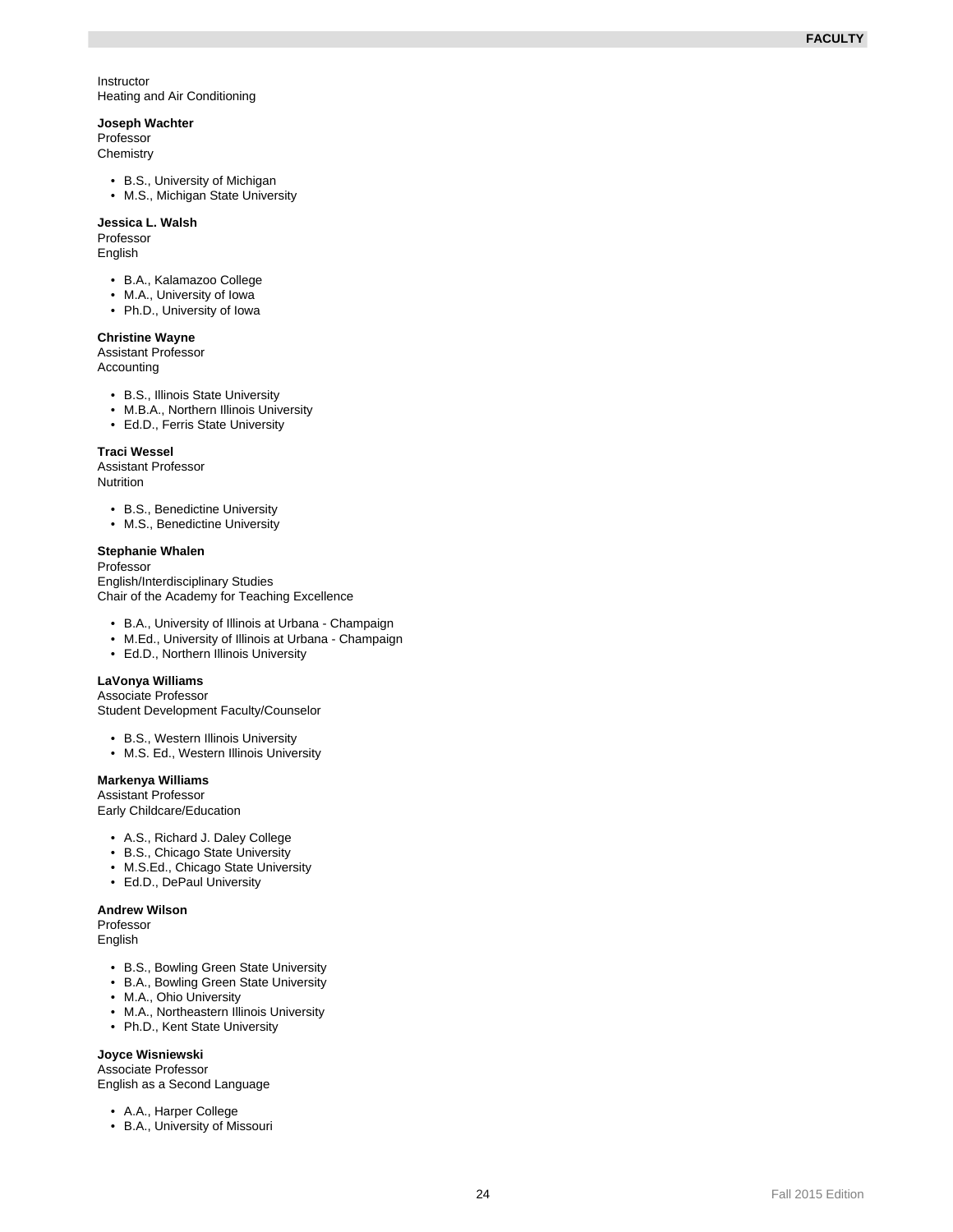• M.A., Wheaton College

**Riaz Yusuff** Associate Professor Chief Information Officer

- B.Arch., Anna University
- M.B.A., Indira Gandhi National Open University
- M.S., Bharathiar University

### **Heather Zoldak**

Assistant Professor Associate Executive Director of Foundation/Major Gifts

• B.A., University of Wisconsin

**Kathy Zuo** Associate Professor English as a Second Language

• B.A., Moody Bible Institute

• M.A., University of Illinois at Urbana-Champaign

Professor Emeritus

**Awarded 2022**

Sunil Koswatta

**Awarded 2021**

Pascuala Herrera

**Awarded 2020**

Patricia Hamlen, Helmut Publ

#### **Awarded 2019**

Barbara Solheim, Robert Zilkowski

#### **Awarded 2018**

Trygve Thoreson, Judith Zaplatynsky, Renee Zellner

**Awarded 2017** Joan Fiske, Robert Paul

**Awarded 2016** Wendy Mertes

**Awarded 2014** Terry Ann Morris

**Awarded 2013** Randall Schietzelt

**Awarded 2010** Michael Vijuk

**Awarded 2009** Linda Nelson

**Awarded 2008** Karen Froelich, Jean-Louise Gustafson, Peggy Kazkaz, Christine Poziemski, Renate von Keudell, Barbara Weil

**Awarded 2007** John Kiener, Margaret Smith

#### **Awarded 2006**

Dianne Batzkall, John Eliasik, Susan Farmer, William Jedlicka, Marcia Litrenta, Paul Sipiera

#### **Awarded 2005**

Sharon Alter, James Amesen, Roger Bechtold, Solveig Bender, Virginia Bender, Carole Bernett, Richard Bernstein, Patricia Best, Robert Boeke, Francis Brantley, Margaret Burbach, Pauline Buss, Cecilia Cooper, Therese Cummings, John W. Davis, John Dodds, George